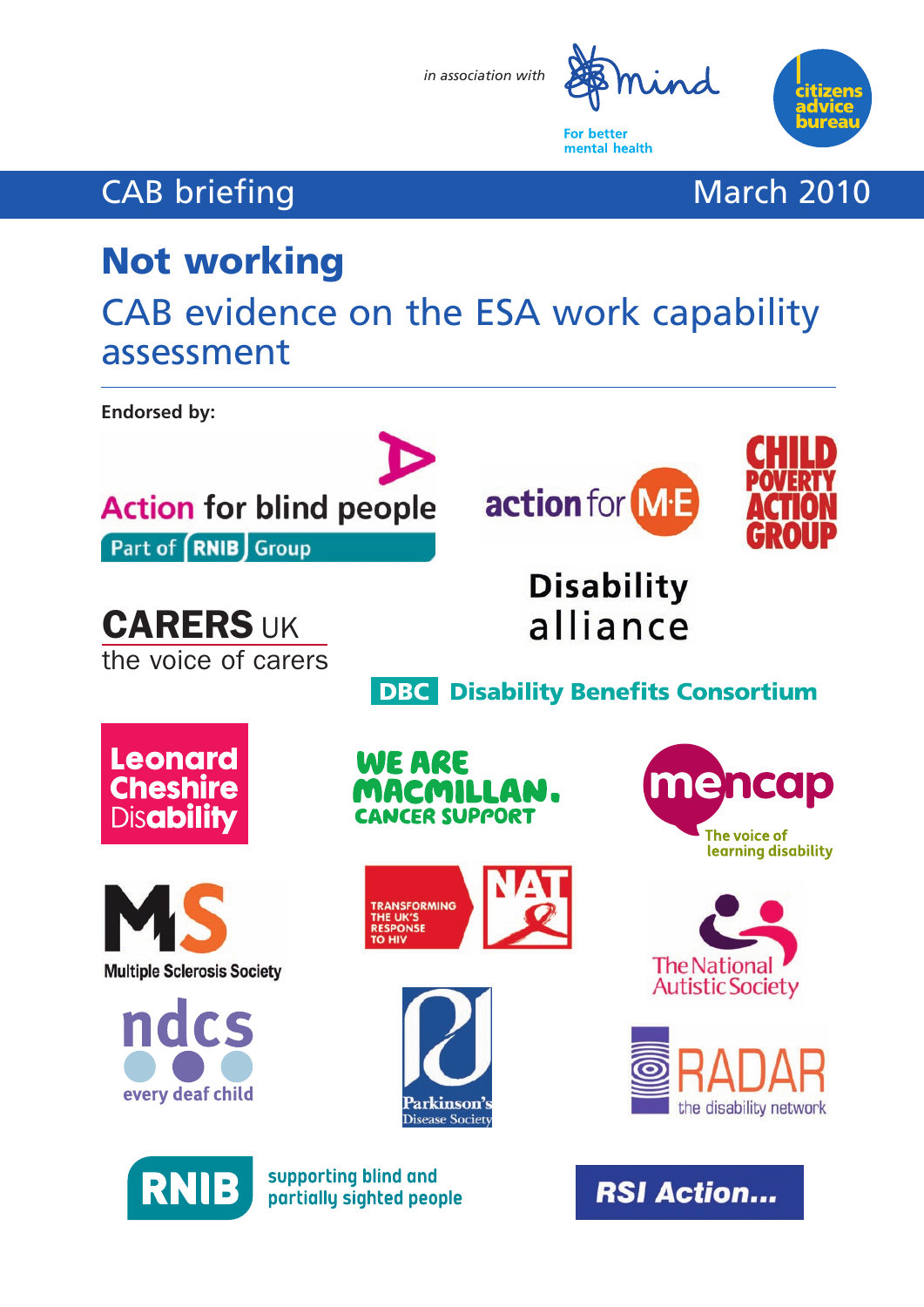### **Contents**

| $\Box$ Executive summary                                                        | Page 3  |
|---------------------------------------------------------------------------------|---------|
| $\Box$ Recommendations                                                          | Page 4  |
| $\Box$ Introduction                                                             | Page 5  |
| $\Box$ The claiming and assessment process                                      | Page 6  |
| $\Box$ Effectiveness of the assessment                                          | Page 8  |
| $\blacksquare$ Hurdle one – Are the right people being selected to test?        | Page 8  |
| $\blacksquare$ Hurdle two – Does the WCA have sufficient flexibility and range? | Page 13 |
| $\blacksquare$ Hurdle three – Is the WCA applied effectively?                   | Page 18 |
| $\Box$ Outcomes for people claiming ESA who are found fit for work              | Page 23 |
| $\Box$ Implications for the future                                              | Page 25 |
| $\Box$ Conclusions                                                              | Page 26 |
| $\Box$ Appendix                                                                 | Page 28 |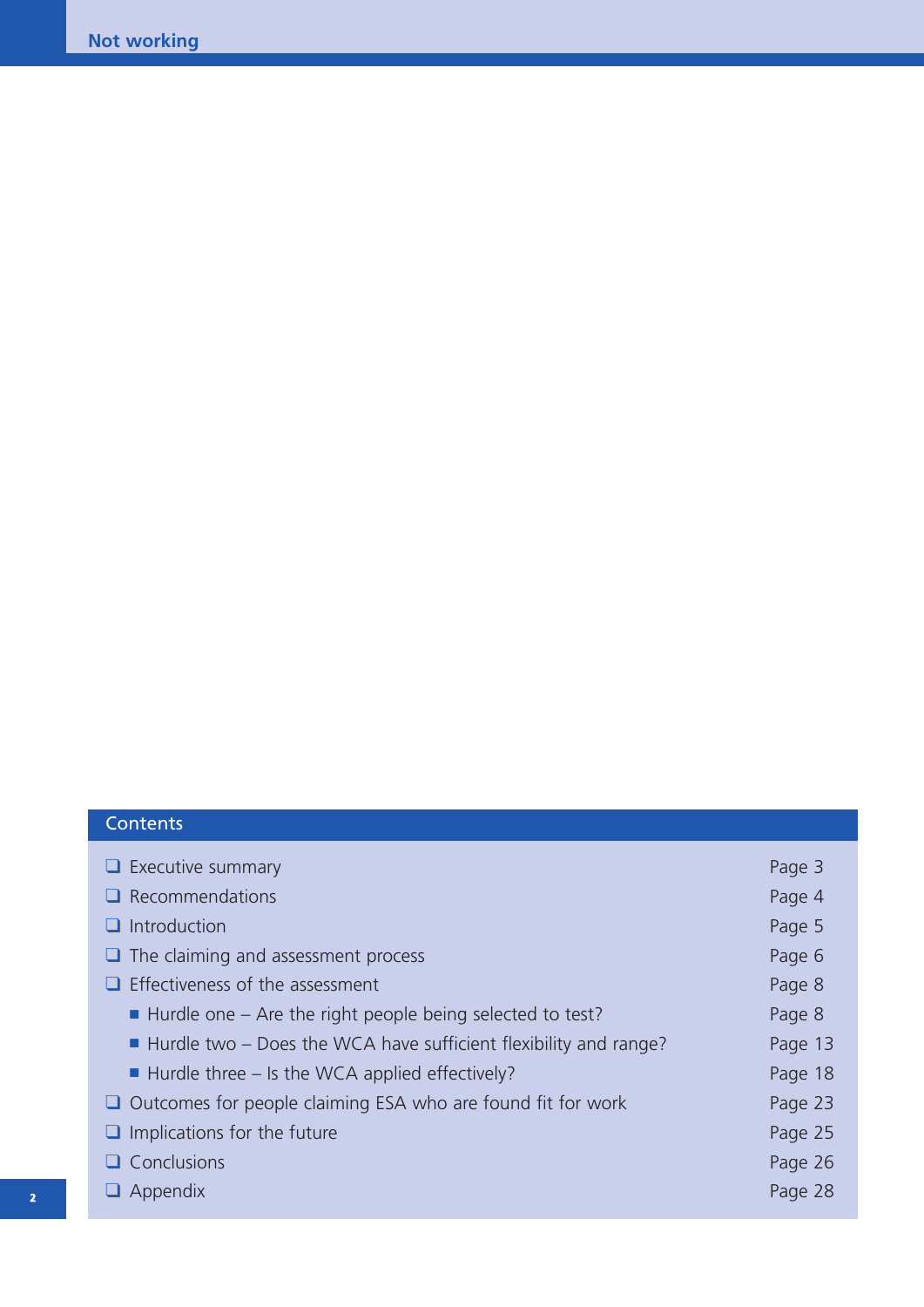### **Executive summary**

Employment and support allowance (ESA) was introduced in October 2008 to replace the existing incapacity benefit (IB) for new claimants. It aims to give more help to those who might, with support, be able to work.

Citizens Advice has been monitoring the impact of the new benefit, and this is our second report since its introduction. Limited capability, published in November 2009, covered the administration of the benefit, and this report looks at the assessment process. Bureaux advisers have expressed grave concern at the number of people unexpectedly being found fit for work. This report therefore examines three key aspects of the ESA assessment process: who is being selected for the work capability assessment (WCA); its design and content; and how it is carried out in practice.

#### **The main findings concern problems with each of these aspects of ESA assessment:**

- **Seriously ill people are inappropriately** subjected to the WCA. Under IB if someone was seriously ill, information was sought from their own doctor and if the diagnosis was confirmed, they were exempted from the assessment. There are fewer exemptions for ESA, which means that people with debilitating conditions or serious disabilities are being subject to the WCA, and some are found ineligible for the benefit. Others in difficult but shortterm situations are being found ineligible, just when they are most in need of the support of ESA.
- **The assessment does not effectively measure fitness for work.** It does not take sufficient account of variable symptoms. There is little recognition of generalised pain and exhaustion, or the seriousness of an underlying condition. It takes no account of the context of the work environment, including a person's education, skills and circumstances, or

the discrimination they may face in looking for work, all of which can significantly affect the scale of the person's barriers to work. The quidance for the health care professionals (HCPs) administering the test gives extreme examples, which is likely to lead to very harsh decisions.

■ **Application of the assessment is producing inappropriate outcomes.** Citizens Advice and other organisations have been concerned for many years about the quality of medical assessments for benefits. We still hear repeated reports of rushed assessments, assumptions being made without exploration, inaccurate recording and poor recognition of mental health problems.

These problems create major difficulties for our clients and undermine the Government's aims for ESA. People with serious illnesses and disabilities who could not reasonably be expected to work are being found fit for work. Other people who might, with considerable support, be helped into work, are effectively being 'written off' by being found fit for work and therefore ineligible for ESA. Many of these people are too ill to sign on, or are not eligible for any other benefit, and so are left with reduced incomes and no help or support to find work. Furthermore, many of those found ineligible for ESA also lose access to an extremely helpful route into sustainable work through the disability element of tax credits.

Research shows that claimants who move off benefits and (re-)enter work generally experience improvements in income, socioeconomic status, mental and general health, and well-being. However it also shows that "those who move off benefits but do not enter work are more likely to report a deterioration in health and well-being".1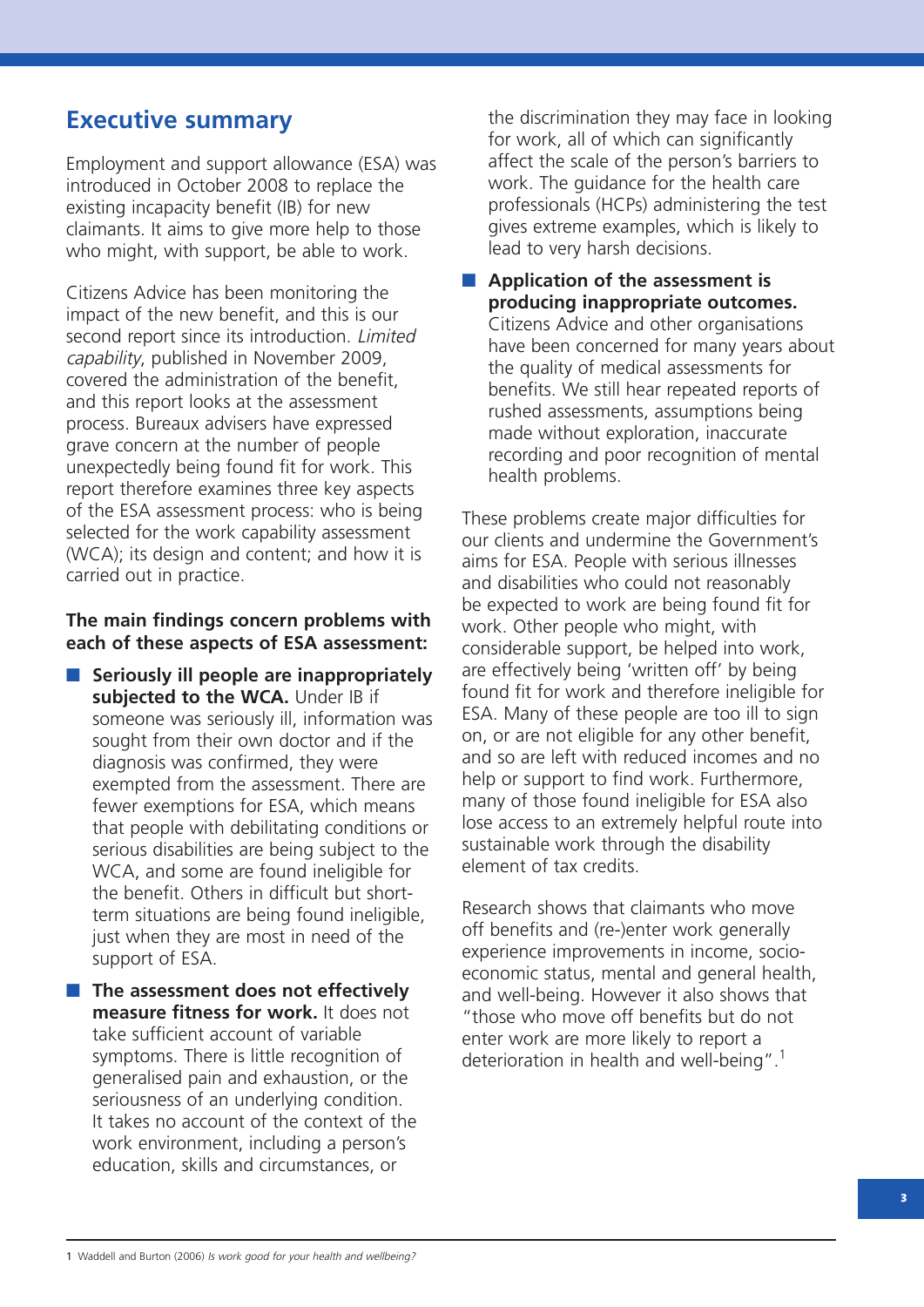### **Recommendations**

**There should be a full and independent review of the work capability assessment (WCA) which looks at not just the individual descriptors but at the underlying questions of who should be eligible for the benefit, the validity of the test at identifying those people and the accuracy of the medical assessments.** 

**Exemptions and process**

- **The range of exemptions from the WCA should be extended. Decision makers should have the power to allocate claimants to the support group or the work-related activity group, based on the written evidence, so that these claimants are not subject to the WCA.**
- **Decision-makers should be given the discretion to take account of exceptional circumstances which indicate that the claimant is likely to return to work, but is not immediately ready to do so. They should have the power to make a decision for a short period on the basis of written evidence from the claimant's own doctor.**
- **The process for obtaining evidence from the claimant's doctor through the IB113 and the ESA113 should be reinstated to the previous level of frequency, and IB50s and ESA50s should not be sent automatically before considering whether one is needed.**

**The design of the WCA**

■ **The assessment should have two stages. Capacity for work should be tested initially by functional ability, and if the impairment reaches the prescribed level – as in the current WCA – the claimant should be automatically awarded benefit.** 

**However if functional capacity is higher than the prescribed level,**

**so the person does not automatically qualify for benefit, there should be a further, 'real-world' test, based on the social model of disability.**

- **The quidance and training for the HCPs should be urgently reviewed.**
- Help and support should be **personalised and offered on the basis of need. There is an urgent need for recognition that – contrary to the Government's intentions – some people are being 'written off' by being found capable of work, and therefore being removed both from benefit support and from the help and support they need to find work.**

#### **Research**

- A health impact assessment should be **conducted as soon as possible. As well as comparing ESA with IB, it should also look at what would be the health implications of allowing more sick and disabled people to remain on ESA while being given the help and support to look for work.**
- At present the descriptors are based **on expert opinion. Research is necessary into the actual, real-world, effect of different disabilities or illnesses on different types of employment. This research should also include what is happening to those being found ineligible for ESA.**
- As a matter of urgency the reliability **of the WCA tests should be independently measured, using the standard measures of the accuracy of any diagnostic or classificatory test (its false positive and false negative rates).**
- The results of the WCA report should **be routinely sent to claimants, who should be given opportunity and time to correct inaccuracies, in order to prevent further problems – and costs – later in the claiming process.**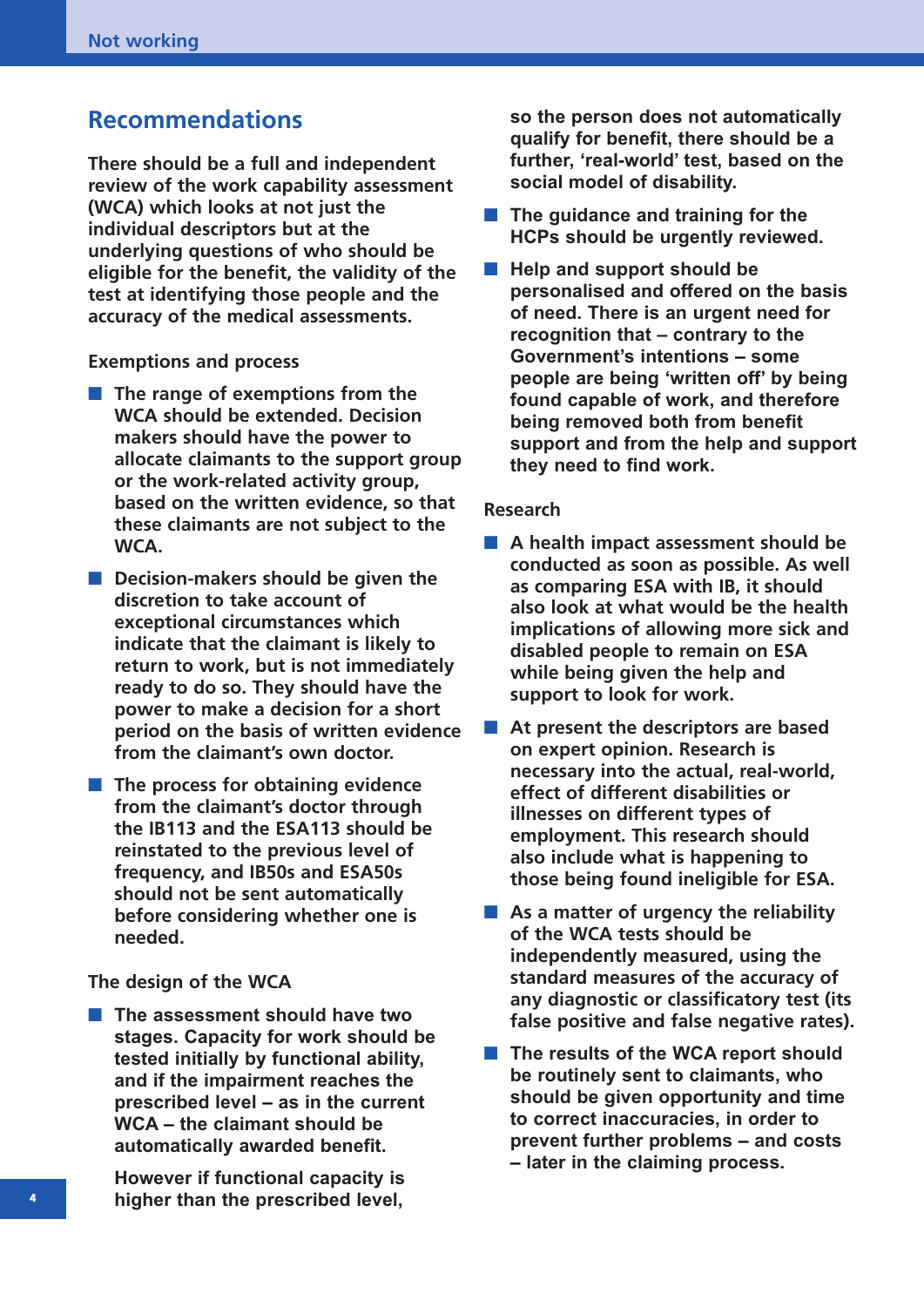**OR, at the very least, DWP should conduct regular surveys to validate the factual accuracy of WCA reports.**

**Migration of those on incapacity benefit**

■ In view of the problems identified in **this report, those being migrated from IB, who will have been away from the labour market for a long period, should be guaranteed a substantial period on the more active benefit, to allow time for them to adjust to new circumstances. They could be subject to the conditionality as appropriate and receive all the help and support offered by ESA before they are subject to the WCA. This would also allow time for the review of the WCA.** 

### **Introduction**

The Citizens Advice service is a network of 416 independent advice centres in England and Wales providing free, confidential and impartial advice and advocacy from over 3,300 outlets, in high streets, community centres, health settings, courts and prisons. Over 6,000 paid staff and 21,000 trained volunteers deliver advice to help clients deal with six million new problems a year, of which benefits and debt make up about 65 per cent of all queries.

From 27 October 2008 employment and support allowance (ESA) replaced incapacity benefits (IB) for new claimants who can not work because they are sick or disabled. The test used to assess whether someone is eligible for ESA is called the work capability assessment (WCA).

ESA forms a central element of the Government's policy to help people move from incapacity benefits into work. "At the heart of these reforms is a determination to change the attitude that people on incapacity benefits are effectively written off. Instead of the concept of incapacity for work, ESA entitlement will be based on limited capability for work"<sup>2</sup>. Citizens Advice supports the principle of helping more people into work, but we are concerned that the way the assessment for ESA is being implemented is working against this principle.

In the first three quarters of 2008/09 bureaux saw 59,012 clients who had an enquiry about incapacity benefit and a further 5,834 about an ESA claim (ESA was introduced in the third quarter of 2008/09). This makes a total of 64,846 clients who wanted advice about a sickness benefit. In the first three quarters of 2009/10 bureaux saw 31,164 clients with a query about their incapacity benefit and 60,569 clients with a query about ESA, making a total of 91,733 clients seeking advice about a sickness benefit. **This is an increase of over 40 per cent in the numbers wanting help with sickness benefits since the introduction of ESA. In the last quarter alone (October to December 2009), we saw 22,618 clients wanting advice about ESA.** Over a very similar time period (September to November 2009) a total of 102,500 people had their claim for ESA assessed by DWP. The numbers of people coming to bureaux for help and advice about their ESA claim is obviously a sizable proportion of those being assessed (just over 20 per cent) and not just a tiny minority of problem claims.

We therefore believe we are in a strong position to judge whether there is a systemic problem rather than a few perverse cases. Any new benefit is bound to cause some problems as it is introduced, but anecdotal evidence among bureaux staff and welfare rights advisers suggests that the operation of ESA is causing as much concern as the introduction of tax credits in 2003, and our qualitative data base saw almost 4,000 cases submitted on ESA from March 2009 to March 2010 – approximately nine per cent of the annual total across all our issues. To gain further insight into these problems, we ran two workshops in Yorkshire and London for advisers and welfare rights workers dealing with clients claiming ESA. Many of the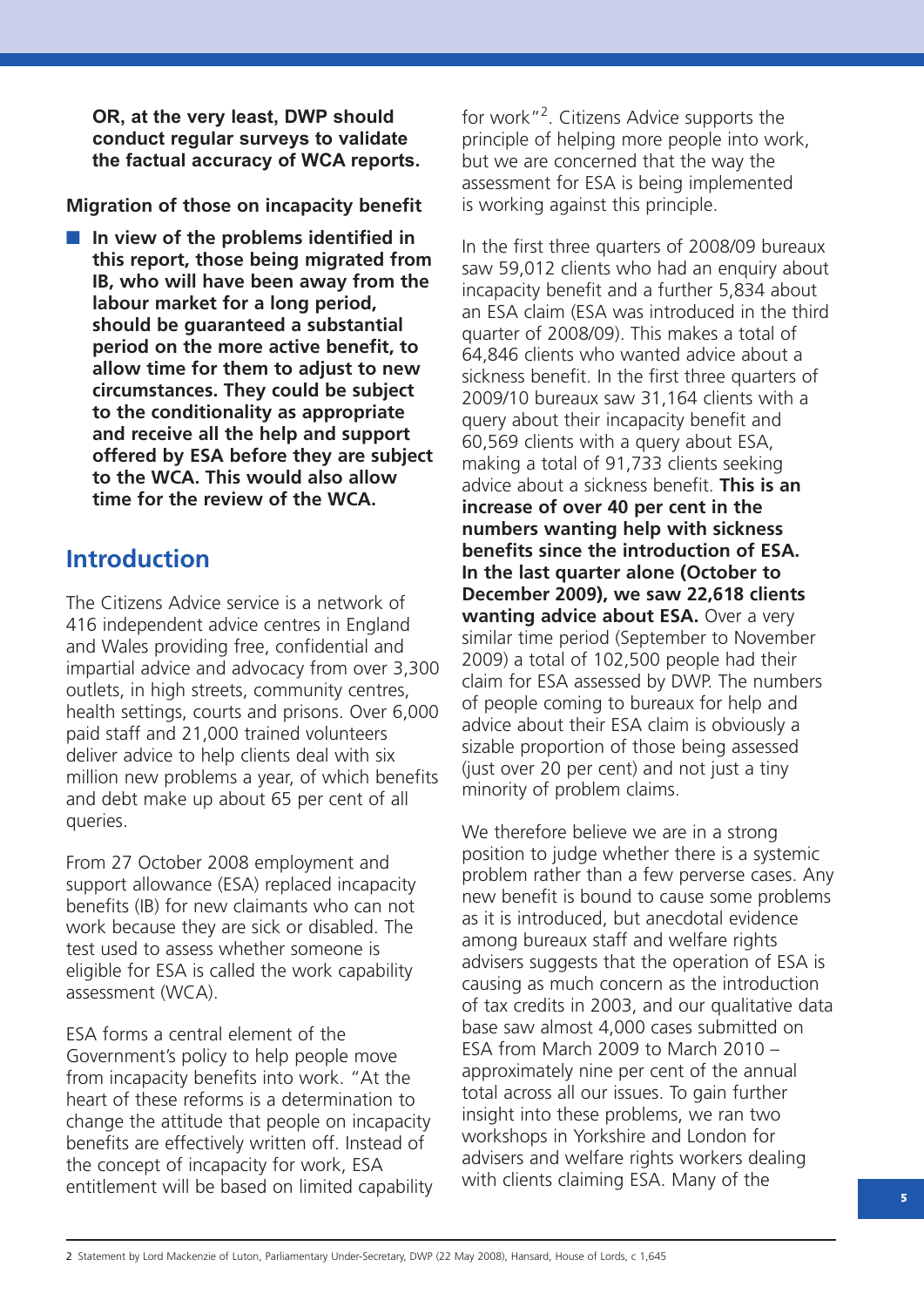advisers brought anonymised details of cases, including reports from the WCA and the letters of evidence supplied by the clients' GPs or consultants. In addition to this supplementary case studies were provided by Mind.

Our evidence suggests that seriously sick and disabled people are being found ineligible for the benefit, and it is currently not clear what happens to many of these people – although Government expects to publish some research in summer 2010. The Government's own figures also show that the number of people being found eligible for the benefit under the assessment process as currently operating is 20 per cent fewer than expected. Research shows that claimants who move off benefits and (re-)enter work generally experience improvements in income, socio-economic status, mental and general health, and wellbeing. However it also shows that "those who move off benefits but do not enter work are more likely to report a deterioration in health and well-being"<sup>3</sup>. We have heard disturbing reports of deteriorating health and serious financial difficulty for clients, as a result of inappropriate ESA decisions.

The Government's intention is to migrate all 2.4 million current IB claimants onto ESA by March 2014. Of this group approximately half (almost 1.2 million) are receiving contributionbased benefits with no means tested benefit top-up<sup>4</sup>. No one who is migrated from IB is likely to be eligible for JSA (contributionbased) if they are found fit for work, because of the need to have been in paid work in the recent past. The majority of the group who are not eligible for a top-up on their current sickness benefit, are also unlikely to qualify for JSA (income-related). This means that a large proportion of those found ineligible for ESA but who are unable to work, will have no benefit to replace the income they have lost as a result of their illness or disability.

Many of these people will have been living on sickness benefits for several years, and even if they are legitimately found fit for work, they

will still need time to adjust to new expectations and new patterns of behaviour. We are concerned that further hardship and distress will be caused for people with serious illnesses and disabilities, unless the assessment process is refined and improved before the migration begins, and robust support mechanisms are in place.

**We believe that long-term IB claimants newly found fit for work should be allowed time on ESA before being moved to JSA.**

**This report analyses from our evidence where the system appears to be going wrong, details the resulting distress and hardship experienced by CAB clients, and makes recommendations for improvements.**

### **The claiming and assessment process**

When claimants first apply for ESA, anyone with a terminal illness should automatically be granted the benefit. The majority then enter a 13-week assessment phase and start on the same benefit rate as JSA. By the end of this phase, claimants should have undergone the work capability assessment (WCA). The assessment determines whether they are considered to have sufficient limitation on their ability to work to be eligible for ESA, and, if so, whether they are allocated to the work-related activity group or are so seriously limited in their ability to work that they are allocated to the support group. Clients in the support group may look for work, but have no obligation to do so, whilst those in the workrelated activity group are expected to attend work-focused interviews, and – supported by a programme of personalised help – take steps to prepare themselves for work.

Once a claimant has been allocated to the work-related activity group, s/he will attend a work-focused health related assessment

**<sup>6</sup>**

<sup>3</sup> Waddell and Burton (2006) op cit

<sup>4</sup> DWP explanatory memorandum (2010) to Social Security Advisory Committee (SSAC) consultation on ESA (transitional provisions) (existing awards) regulations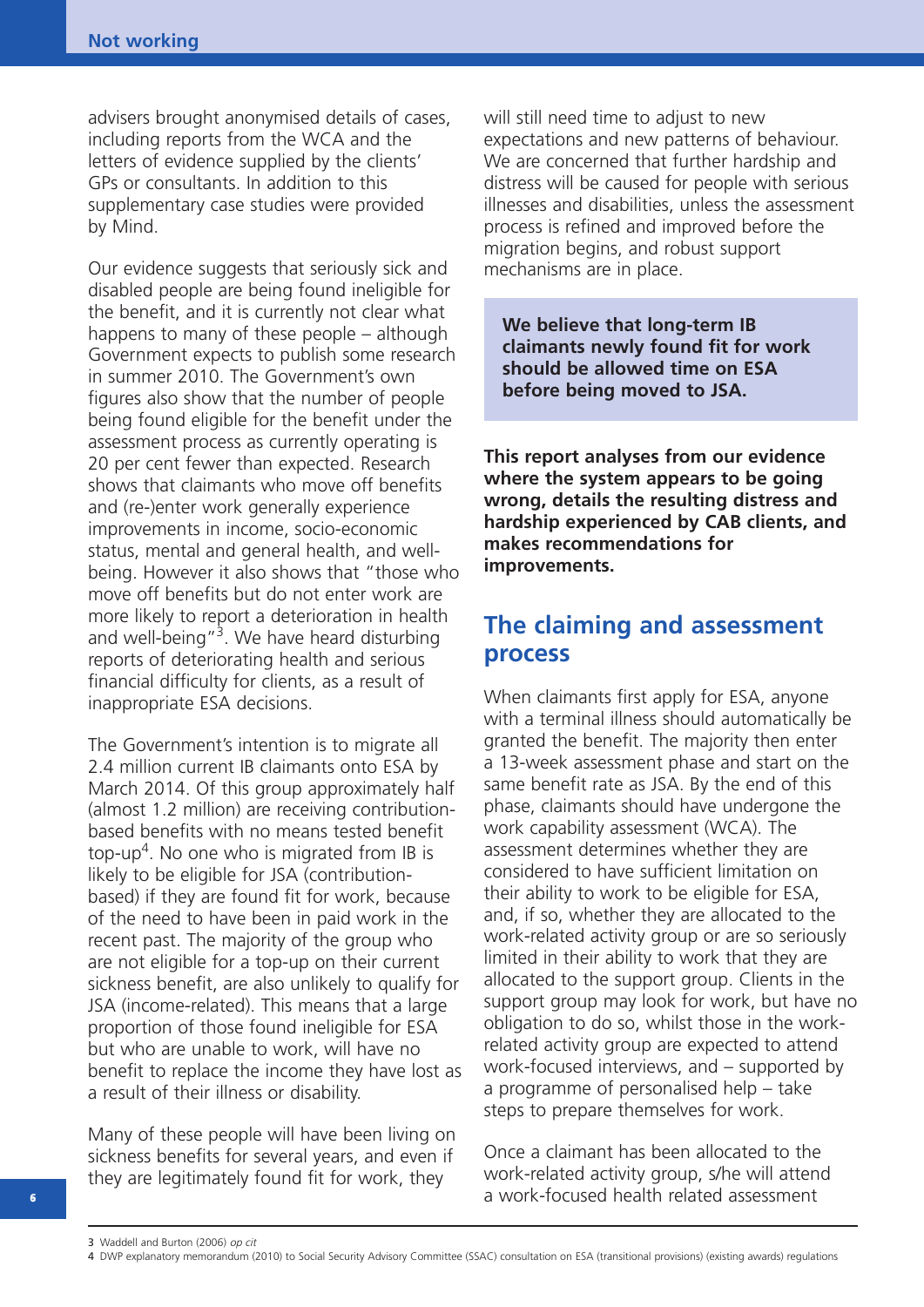

(WFHRA) to assess the support needs required to help the claimant move into work. This was previously conducted at the same time as the WCA, but frequently generated inconsistent results. Claimants could be found fit for work by the WCA, but not immediately work-ready by the WFHRA:

> A client from a Leicestershire bureau was made redundant and four weeks later his wife died. He became very depressed. His GP felt it was going to take some time before he could focus on looking for work and signed a sick note for four months. He went for a WCA four weeks after his wife died, was given no points and his ESA stopped, even though the WFHRA recommendation was that he would be ready for work in six months. The bureau reported that the client's stress and depression were made worse by the ongoing problem and the appeal process.

The WFHRA is the only part of the test that even begins to assess the context of a client's journey to work, and yet it is only applied after and if the client has been judged eligible for the benefit on the basis of the functionality test. We recommend that the assessment for eligibility includes a contextual, real-world element as well as the functionality test.

#### **Statistics**

DWP figures have been fairly consistent since ESA was first introduced: the latest ESA WCA statistical release in January 2010 shows that, of total claims, 38 per cent have their claim closed before a decision is reached, and for seven per cent the assessment is still ongoing. Five per cent are allocated to the support group and 12 per cent to the work-related activity group, while 38 per cent are found fit for work. Of those who have been assessed, nine per cent were allocated to the support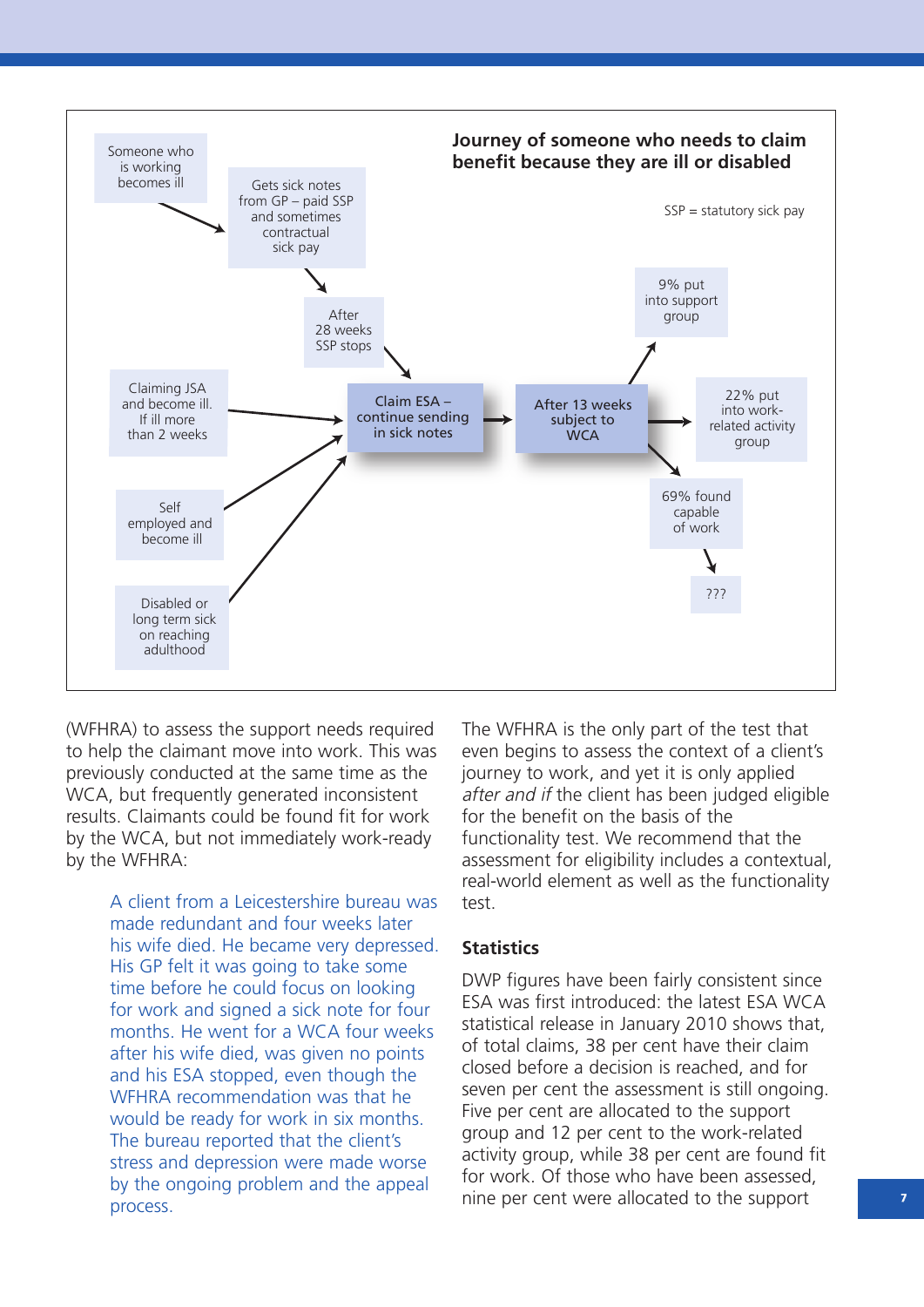group, 22 per cent to the work-related group and **69 per cent were refused ESA because they were found fit for work.**

Before ESA was introduced the Government predicted that 49 per cent<sup>5</sup> of the people being assessed would be found fit for work, five per cent would be in the support group and 46 per cent would be in the work-related activity group. The numbers found fit for work in the test for incapacity benefit were 37 per cent. So the Government was **expecting 12 per cent more** of the people being assessed to be found fit for work under ESA. **In fact 32 per cent more of those being assessed are being found fit for work under ESA than under IB.**

Up to May 2009 134,600 people claiming ESA and going through the assessment process had been found fit for work. Using the Government predictions of 49 per cent rather than 69 per cent being found fit for work, this means that over 39,000 more people than the Government predicted were found fit for work and had their ESA stopped over the first eight months of the benefit.

### **Effectiveness of the assessment**

There are a number of key hurdles in determining how well the assessment process is working:



The introduction to ESA on Directgov states that "Employment and support allowance offers you personalised support and financial help, so that you can do appropriate work, if you are able to." And "If you have an illness or disability that severely affects your ability to work, you will get increased financial support and will not be expected to prepare for a return to work." In the structure of ESA, these two situations translate into the work-related activity group and the support group mentioned above.

According to the ESA regulations<sup>6</sup> the WCA sets out to establish "whether a claimant's capability for work is limited by the claimant's physical or mental condition and, if it is, whether the limitation is such that it is not reasonable to require the claimant to work."

### **Hurdle one – Are the right people being selected to test?**

We have identified three key factors which contribute to some of the unexpected outcomes in the assessment process – firstly that certain exemptions applicable to IB are not included in ESA; secondly, that changes have occurred in the process for collecting information; and thirdly, the assessment is not flexible enough to respond to short-term special circumstances.

#### **Exemptions**

In assessing whether someone is entitled to IB, there are a number of situations in which they are "deemed as incapable of work", including situations such as receiving radiotherapy treatment or having given birth in the last two weeks. There is a further group of situations where claimants are exempt from assessment and so do not have to undergo a personal capability assessment (PCA). They are automatically found to be incapable of work.

Assessment for ESA also includes "special circumstances" in which claimants can automatically be considered as having limited

6 The Employment and Support Allowance Regulations (2008), para19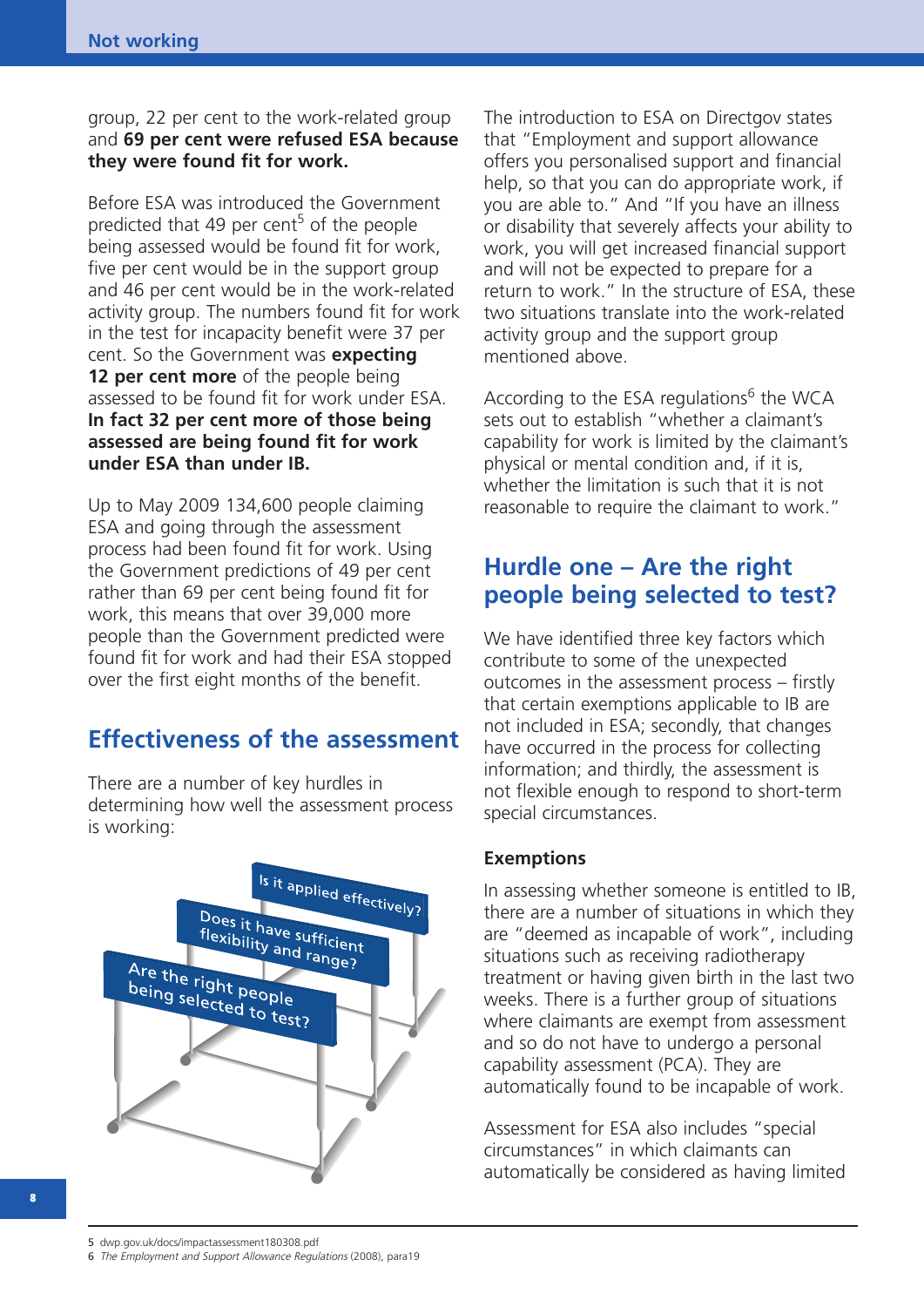capability, and therefore eligible for the benefit. These "special circumstances" cover far fewer situations than for IB. Amongst others, the following exemptions from the PCA are not included in the "special circumstances" for ESA:

- $\blacksquare$  Receiving the higher rate of disability living allowance (DLA) care.
- Registered blind.

Medical evidence to show:

- A severe and progressive neurological or muscle wasting disease.
- A severe and progressive form of inflammatory polyarthritis.
- Progressive impairment of cardio respiratory function which severely and persistently limits effort tolerance.
- A severe and progressive immune deficiency state characterised by the occurrence of severe constitutional disease, opportunistic infections or tumour formation.
- A severe mental illness which severely and adversely affects mood or behaviour and which severely restricts social functioning or awareness of the immediate environment.

It is clear that objective testing must be used to identify those eligible for a state benefit, but bureaux are seeing some very puzzling outcomes, in which clients with serious problems are being found ineligible for ESA, when they have clearly debilitating conditions – for example, a woman who needed oxygen for 16 hours a day was found fit for work. This would have been reason for exemption under IB rules.

> A northern bureau saw a client in his fifties, who had worked in skilled manual work all his life. He was self-employed when he developed rheumatoid arthritis and heart problems. He continued working for as long as he could, but it was affecting his wrists, elbows, knees

and hips so he was unable to do any of his normal work. He applied for ESA but at his WCA he was just awarded six points and thus found capable of work. His consultant commented that "he continues with an active inflammatory arthritis which has been causing progressive problems. …upper limb problems and also mobility affected. …Until his arthritis comes under control he will have significant problems which are likely to impact on his ability to work and also activities of daily living." At tribunal, he was found incapable of work and placed into the support group.

A bureau in the Midlands saw a client who had a genetic kidney disorder and who had had one kidney and part of the other kidney removed. She also had sciatica and spondylosis. She was found not to have limited capability for work. She has since been told that her condition may be terminal.

People diagnosed with recognised serious illnesses are being found fit for work in a way which did not happen under IB rules:

> A Yorkshire bureau saw a woman in her forties who was working full-time and was enthusiastically looking forward to starting a new job, when she became ill. At first it was thought she had a viral illness, but she was subsequently diagnosed with lupus erythematosus and transverse myelitis. She was in a great deal of pain in her muscles and joints and had extreme fatigue. At times her balance was affected and she could not walk without someone to support her. Sometimes she lost sensation in her legs, and on her worst days she could not walk at all. Any exertion such as walking 40 or 50 metres led to days in bed. She had had a bad reaction to some of the treatment and an ECG showed her heart muscle had been damaged. Her husband had to come home from work each lunchtime to help her. Her immune system was weakened, so she had to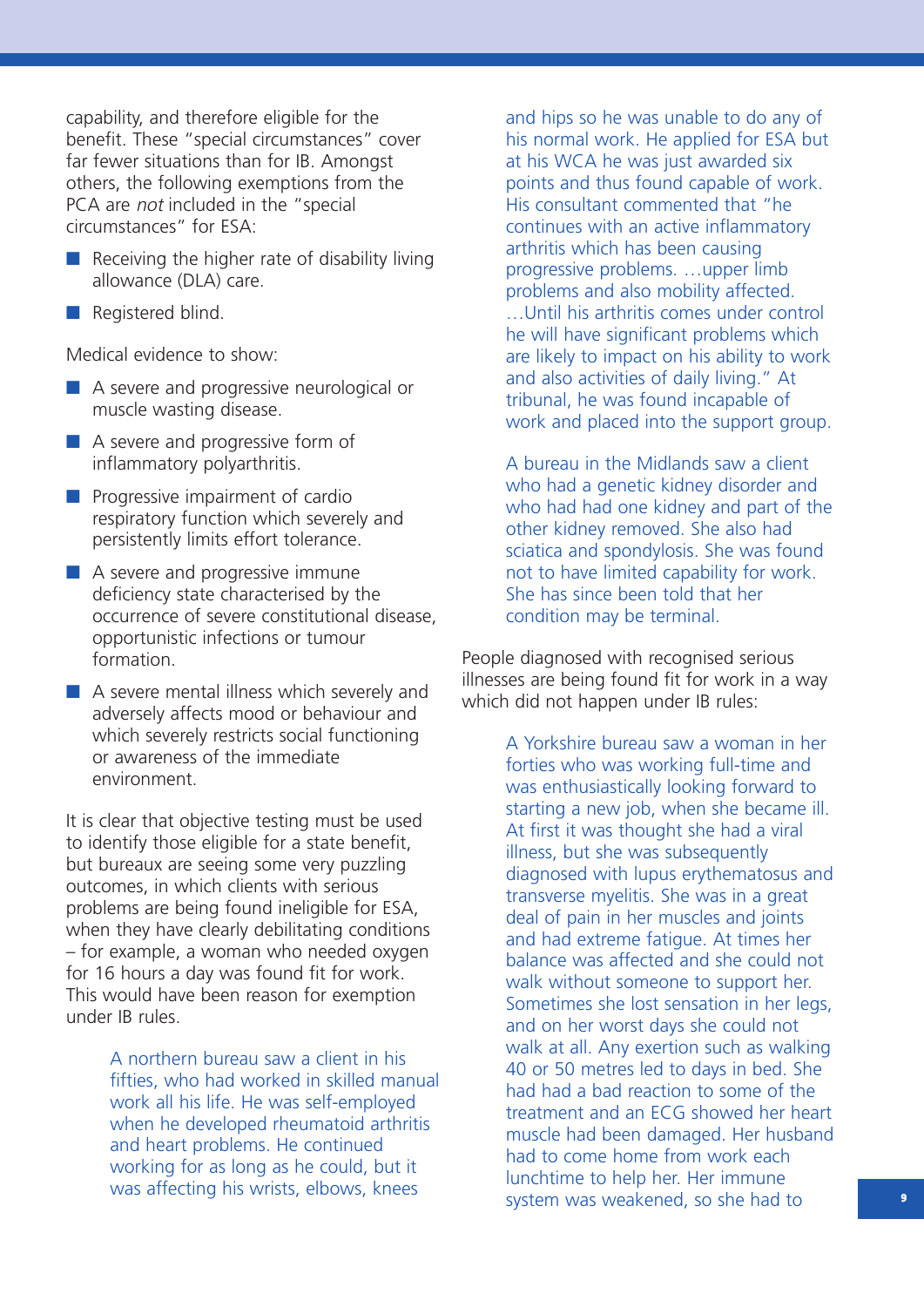be careful when mixing with others. She claimed ESA but was given six points in the WCA and found capable of work. Her doctor supported her claim and she is currently appealing, but under IB she would probably have been exempt and would have avoided this process.

We have seen several examples of clients who have struggled to keep working after a diagnosis of Parkinson's disease. They finally give up work when the symptoms have become too bad for them to continue, only to be found ineligible for ESA. Again, they would probably have been exempt under IB rules:

> A Wiltshire bureau reported that a client with Parkinson's disease had both physical and cognitive/intellectual difficulties. He went for a WCA for ESA and was awarded no points despite the following problems: difficulty in standing longer than 10 minutes and tendency to fall; difficulty in open spaces in the dark or dull light, which led to his panicking and falling; inability to negotiate steps safely; panic in a crowded room if he had to get from A to B without support; deteriorating speech – he slurred his words and could not control saliva; very poor short term memory, with inability to recall conversations that happened a few hours previously; difficulty with concentration and inability to do anything in a systematic or ordered way. His mental health had suffered because of his difficulties. He had been awarded DLA.

**The range of exemptions from the WCA should be extended. Decision makers should have the power to allocate claimants to the support group or the work-related activity group, based on the written evidence so that these claimants are not subject to the WCA.**

#### **The process for collecting the information**

When someone first claims IB or ESA they must provide a medical certificate from their GP. Before October 2008 for IB, if the medical certificate indicated that the person was likely to be exempt from the PCA, a form (IB113) would be sent by DWP to their doctor to collect further information. If the doctor confirmed that the patient fell within one of the exempt groups, the claimant would be awarded the benefit. Now, however, when someone claims IB or ESA, a computer is triggered to send the client an IB50 or an ESA50 which must be completed with information about their condition and their ability to function. The only exception is if the claimant has said they are terminally ill. A form (ESA113) may subsequently be sent to the claimant's doctor if the HCP believes there is evidence they should be in the support group. We understand from doctors and community mental health teams, however, that forms are sent to the clients' own doctors much less frequently than they were before October 2008.

> An adviser with a community mental health team saw a woman who had been an in-patient for about two years, had been discharged into supported housing and had had her benefit stopped. She had failed to show any of her support workers the IB50 form or two letters calling her to attend a PCA, so it only came to their attention when the benefit stopped. They pointed out that failure to bring the correspondence to their attention was due to her severe mental illness, and an IB113 would have avoided a lot of distress for this woman.

**We recommend that the process for gathering information for the assessment which existed before October 2008 be reinstated so that ESA113s are used more frequently and greater weight can be given to the evidence of the claimant's own doctor or consultant in situations where someone has a serious illness.**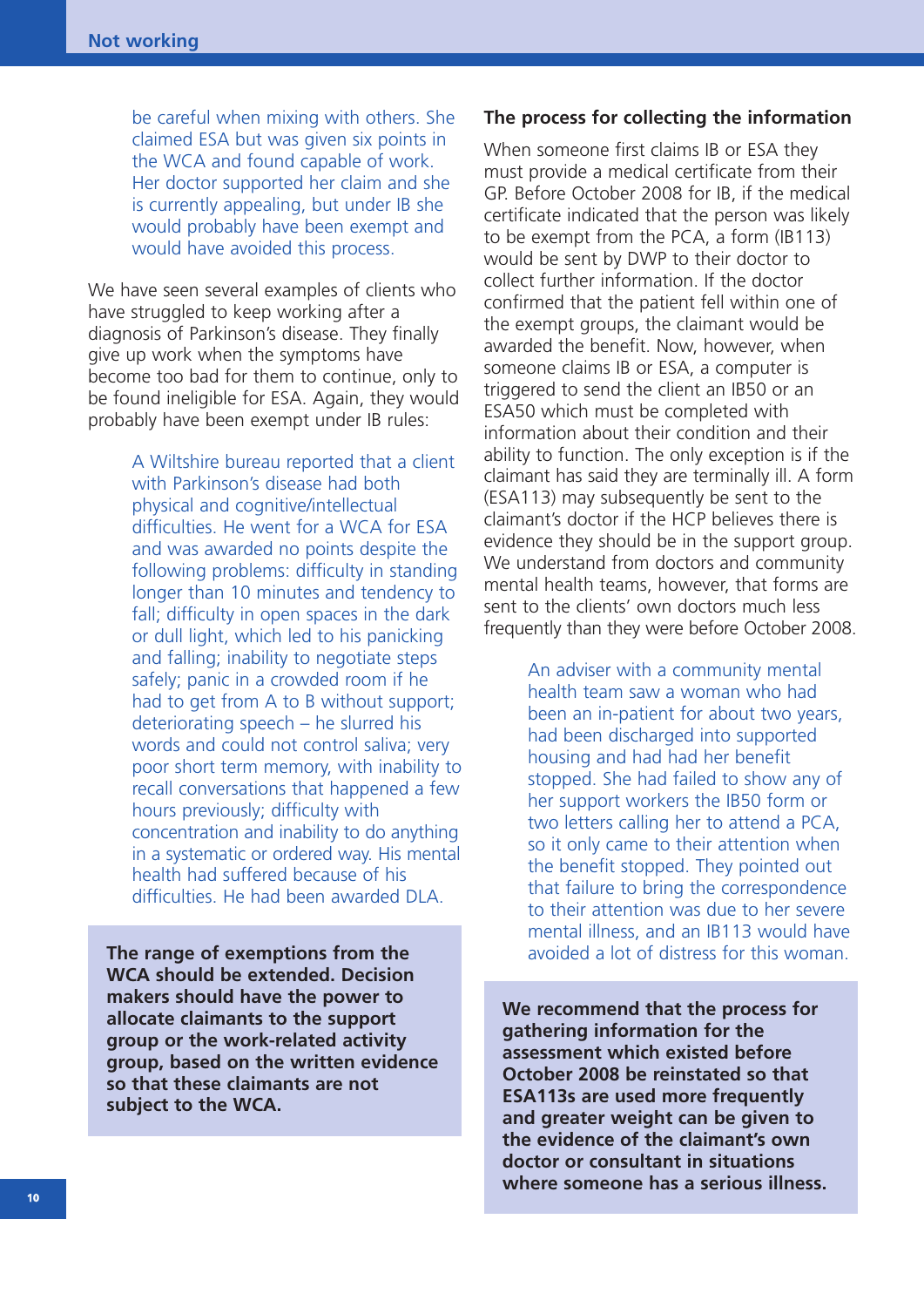#### **Impact on people with severe mental health problems**

Benefit advisers have been added to community mental heath teams precisely because financial stability is essential to mental health. They report that this change in procedure since October 2008 has led to particular problems for those with serious mental health problems. Advisers say that before October 2008 they would rarely have to help claimants complete IB50 forms, since people being seen by a community mental health team have – by definition – serious mental health problems and were usually considered eligible for the benefit without having to undergo the functional assessment. The consultant psychiatrists, community psychiatric nurses and advisers on these teams have expressed their concern about the numbers of clients being called for assessment, and then being refused ESA, as the stress of the appeal process over a period of months can further damage clients' mental health.

> An adviser with a community mental health team recorded grave concerns about a client diagnosed with bipolar disorder but who had no insight into his condition. He had a WCA and was found fit for work. The client signed on, and was delighted because he believed this showed he was right all along and he was not ill. The psychiatrist wanted this decision to be challenged but it was not possible because the client did not want to appeal. The psychiatrist believed him to be seriously ill and was very concerned about the damaging effect of this decision on his future health, as it made it even more difficult to get him to accept the help he needed.

An adviser from a community mental health team reported that almost all their new clients applying for ESA are being refused benefit. In the last few months, she has helped 10 clients appeal ESA decisions: three have been resolved, and the other seven are all waiting to go to tribunal. None of these clients would be getting the very significant resources of the community mental health team if they were not seriously mentally ill. Under the IB rules, this would be used as an indicator that there was a severe mental health problem and the benefit would be awarded. The stress and worry of the ESA process is damaging the clients' mental health and delaying recovery and the possibility of an eventual return to work.

Another adviser with a community mental health team echoed these concerns and pointed out that clients with severe mental illness frequently lack insight into their condition, so if they complete an ESA50 themselves, it does not give a good indication of their functional capability.

> She described a client with a diagnosis of paranoid schizophrenia who lacked insight into his mental health and was non-compliant with treatment. He had paranoid thoughts, had hallucinations and heard voices, and had suicidal thoughts, having previously attempted suicide. He claimed DLA and was awarded higher rate care and lower rate mobility. He was detained under Section 3 of the Mental Health Act 1983 (MHA83). Regulations state that a claimant should be treated as having limited capability for work on any day that they are receiving hospital treatment – thus he should have been automatically placed in the support group. He received the ESA50 in hospital and returned it while he will still detained. The ESA50 was not completed accurately as he was acutely unwell, but he attended a WCA a few months later and was found fit for work.

Another client seen by a specialist mental health worker had been diagnosed with bipolar disorder,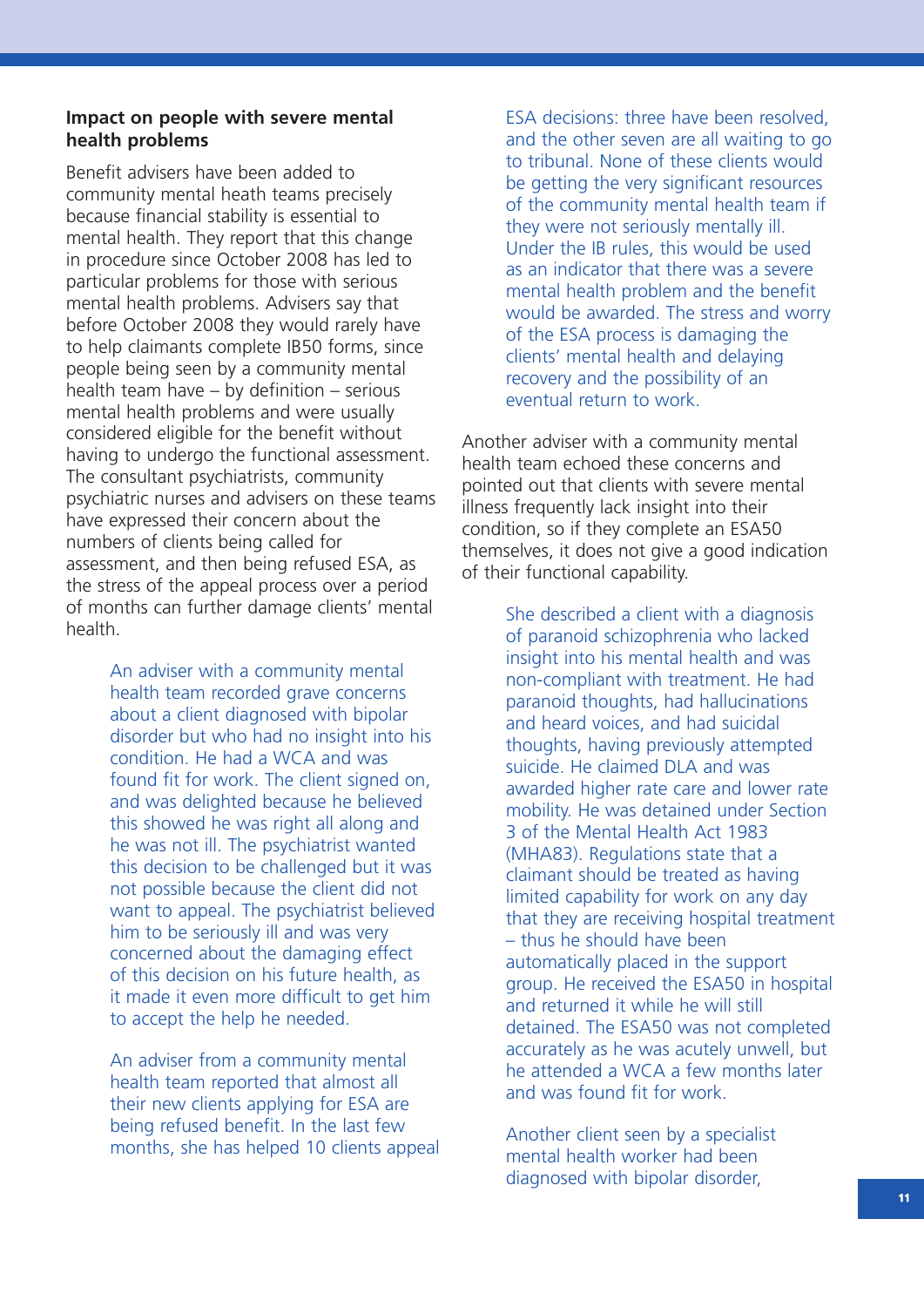paranoia, delusions, mood swings, low self-esteem and grandiose ideas. She was entitled to DLA higher rate care and lower rate mobility. She was admitted under Section 3 of the Mental Health Act 1983, due to being a danger to herself and others. A month after leaving hospital she completed an ESA50 and a month after that she attended a WCA: she scored no points and was found fit for work. The decision has been reconsidered but not revised and this is awaiting an appeal date.

The NHS invests considerable amounts of public money and resources in treating and supporting the patients of community mental health teams, on the basis that they have been diagnosed as seriously ill. These care teams are experts at assessing mental health and their expertise and knowledge should be sought, rather than decisions being made on the basis of an assessment by a generalist HCP, who – compared with a consultant psychiatrist – will have limited experience of mental health. Far more weight should be given to supplementary evidence provided by the claimants' own physicians and carers. In many cases, the wrong decisions are damaging the work done by the community mental health teams, thus costing further resources.

> An adviser from a community mental health team was very concerned when one of her clients had been found to not have limited capability for work. She described how he was so manic that it was impossible for him to sit down for more than a few minutes. He had given full details of recent hospital admission in his ESA50 but this was not followed up by medical services.

**We believe it is essential that the exemption for those with a serious mental illness is restored and that expert evidence from community mental health teams is sought through an ESA113 rather than issuing ESA50s to clients. Decisionmakers would still have scope to allocate claimants to the work-related activity group based on the advice of the mental health professional.**

#### **Short-term special circumstances**

A further consequence of the current process is that some people are found fit for work when they are experiencing significant trauma – which may be temporary, but devastating; or they may be coming to terms with dramatic changes in their circumstances. Bureaux evidence shows that clients in these situations would expect to work again, but are not emotionally fit to actively seek work at the time of assessment. They are in real need of the support offered by ESA during the period of recovery, but decisions often fail to reflect this need, as in the cases below:

> A Yorkshire bureau reported seeing a client who had had bowel cancer. He had had a colostomy and a stoma fitted and was having to change his stoma bag up to 16 times a day. He was undergoing investigations because he was losing a great deal of weight as food was going straight through him, which left him constantly exhausted. At the WCA he honestly explained all of this, but admitted that he could probably still walk 200 metres. He was found fit for work. The bureau found it hard to understand how the HCP could not have noticed how ill this client looked and how impossible it would have been for him to think about working or looking for work at that very stressful time.

A man in his twenties from the North West had recently been diagnosed with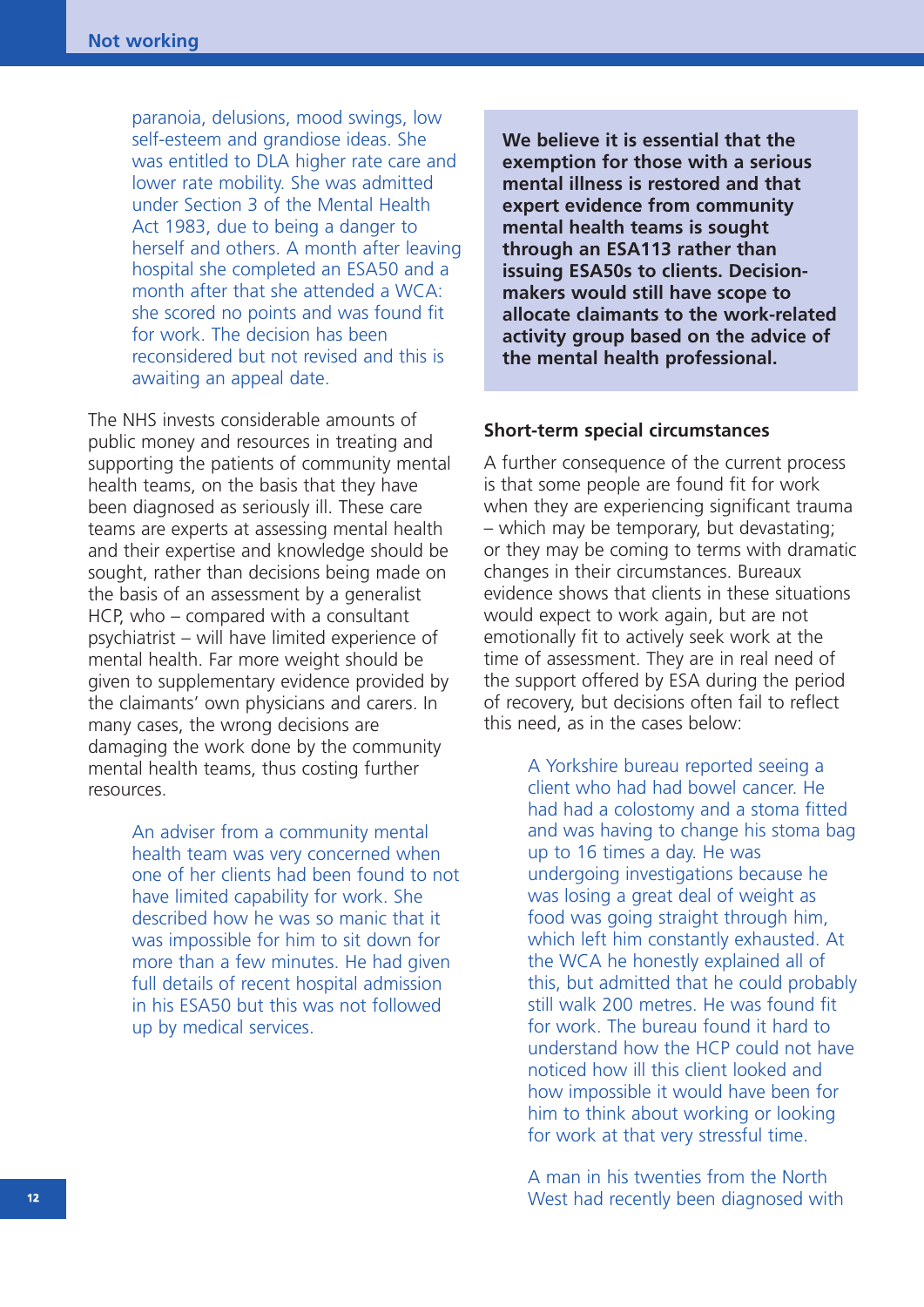a leaky heart valve sufficiently serious for him to require open heart surgery. He had been warned in the meantime that he should not work. While awaiting the open heart surgery he was found capable of work. He was struggling to come to terms with his medical condition and found the strain of this decision added extra stress.

A bureau client in the South West was experiencing reactive depression after breast cancer and a mastectomy. She found it very difficult to cope with what had happened to her and her altered body. Her husband had also found it hard to cope, and their marriage had broken up. She had a job to go back to that she enjoyed, but did not feel able at that point to cope with work. She was found fit for work.

**We believe that decision-makers should be given the discretion to take account of exceptional circumstances which indicate that the claimant is likely to return to work, but is not immediately ready to do so. They should have the power to make a decision for a short period on the basis of written evidence from the claimant's own doctor.** 

### **Hurdle two – Does the WCA have sufficient flexibility and range?**

Popular myth and press reports suggest that too many people on IB were judged unable to work when they could work, so the criteria needed to be harsher. We agree with the principle that those who can work should work, but we consider identifying fitness for work to be a complex process, involving the condition itself, the specific impact on the individual and the work environment. It was

clear to bureaux advisers that even under IB, there were many people found capable of work whose disabilities or illnesses effectively prevented them from finding work. In March 1997 we published a report<sup>7</sup> pointing out that we considered the test used to assess someone's entitlement to IB was seriously flawed. What is needed is not a harsher version of the same tool<sup>8</sup>, but a more sophisticated tool. We do not think that the WCA provides a more sophisticated test, and we have identified a number of problems in its design:

- It takes little account of variability in symptoms.
- The descriptors should be more than additive.
- It takes no account of generalised pain and exhaustion which affects overall functioning, rather than having a significant effect on one aspect of functioning.
- It takes no account of the social model of disability.
- The quidance for the HCPs should be more appropriate.

#### **Variable symptoms**

In principle, the WCA should account for variability in condition, but variability of symptoms is not well accounted for. Many conditions such as multiple sclerosis (MS) have a number of symptoms but of a fluctuating nature, which affect people differently at different times. Someone may find that about 20 per cent of the time their walking is badly affected, while at other times their hands, sight or speech may be worst affected, or they cannot move their arms. None of these factors on their own may occur enough to achieve the required points in the WCA.

> A client from a Yorkshire bureau reported that she had worked for as long as she could after being diagnosed with MS, but the effects became so disabling that she had to stop work.

<sup>7</sup> Citizens Advice (1997), An unfit test

<sup>8</sup> See appendix for an example of comparative descriptors for PCA and WCA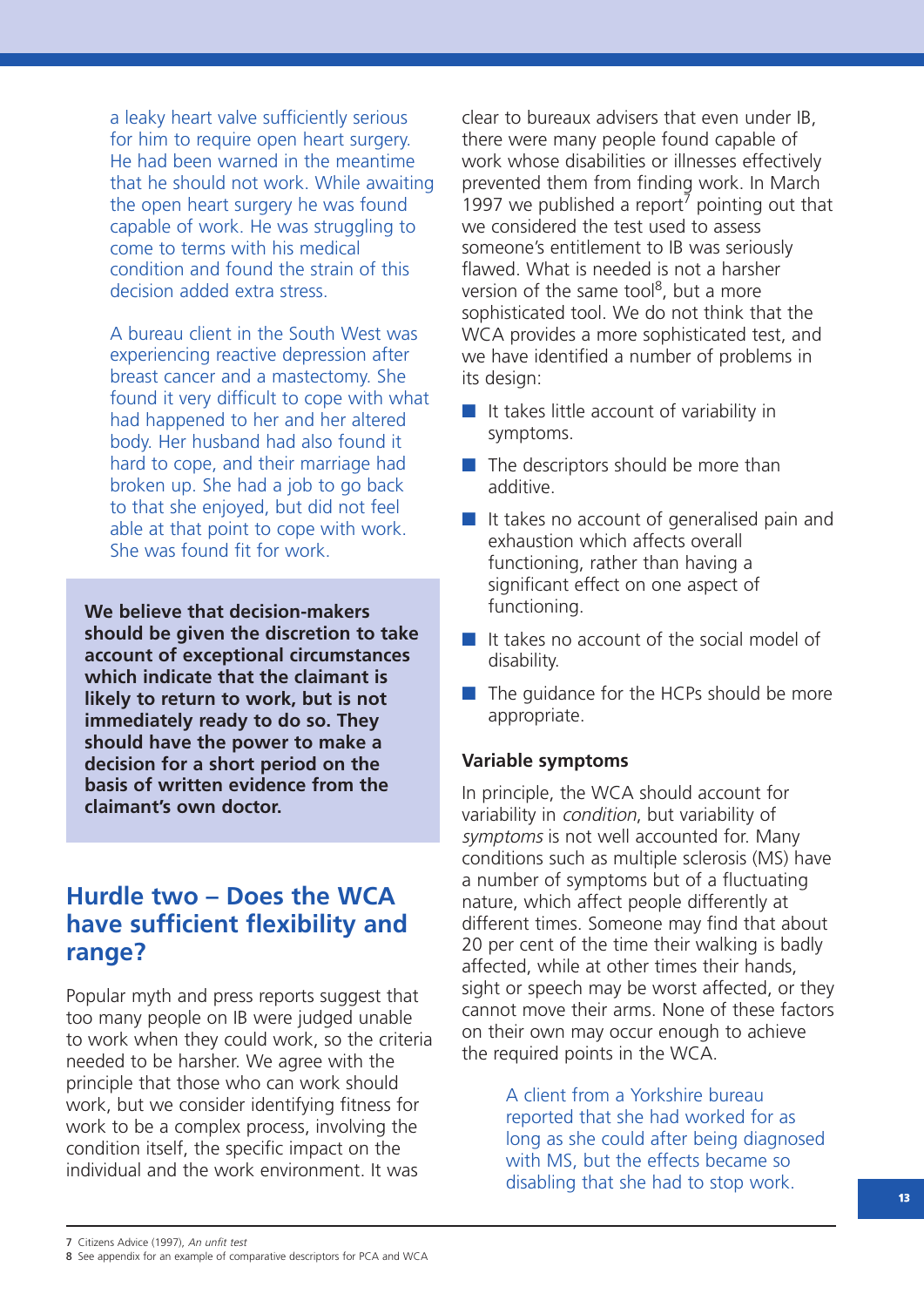This was a difficult decision as she loved her job, but she felt exhausted after very little exertion. She described this feeling of exhaustion to be unlike anything she had experienced before – well beyond tiredness and leaving her unable to think straight or do anything at all. She explained that some days she could walk 50 metres but she would then be completely exhausted – other days she could barely walk at all. She went through a period when she could reach with difficulty, but then found she couldn't reach at all. The WCA did not seem to cope with the subtleties of her condition, and the report seemed to underplay all her problems.

The WCA does not look at the combined effect of low level problems or, alternatively, at problems which are serious but where each one is a problem for only a minority of the time. Yet the combined effect of these problems can make it impossible for someone to work. Although the PCA had similar limitations in dealing with variable symptoms, it was at least possible to achieve three points for lower level problems including walking, standing, reaching, lifting, dexterity, continence and others, which could then be added into a representative total. In the WCA a client may fit each of the more severe descriptors, say, for one day a week, but in different ways each day. Although overall the client would effectively be severely disabled, s/he gains no points in the assessment.

#### **The guidance for health care professionals on variability**

The guidance states that "For conditions which vary from day to day a reasonable approach would be to choose the functional descriptors which apply for the majority of the days." For those with variable conditions this is not reasonable. Someone with a variable condition may be fit for work on their better days, but if, on their bad days (perhaps two or three days a week), they are housebound – or even bedbound – they will not be able to

undertake full-time work, especially as they are unlikely to be able to predict which days they will be incapable.

In a fibromyalgia case decided by the US federal court in Washington $9$  it was ruled that:

> "….the following picture emerges: a man who is continually drowsy and fatigued, unable to concentrate, unable to perform the most simple physical tasks, unable to stand, sit or walk for more than an hour at a time, unable to work more than 15 hours per week and unable to predict what hours he will be available, if at all. This court cannot imagine any occupation that such a person could fill successfully, much less an employer who would be willing to hire him."

The design of the WCA needs to ensure that decision-makers can take such a holistic approach where relevant.

#### **The descriptors should be more than additive**

Evidence<sup>10</sup> clearly demonstrates that when someone has more than one condition, the combined effect is often substantially greater than a simple sum of the factors, but the WCA takes no account of this. Someone who has mild learning difficulties and the sort of physical problem that limits them to walking 200 metres, is not likely to score enough points to be found eligible for ESA, but is likely to have great difficulty finding a job they can do, and would need considerable support to find and adapt to work.

> A Midlands bureau saw a client with severe anxiety as a result of domestic violence. She also had osteoarthritis and was illiterate and innumerate. The barriers this woman faced in finding work were clearly greater than the sum of the parts. She was awarded no points in the WCA, but the combination of problems presented huge barriers. Her

<sup>9</sup> Ellis v Egghead (1999), Software Disability Plans

<sup>10</sup> Mental-physical comorbidity and its relationship with disability: results from the World Mental Health Surveys, (2009), Scott et al, Psychological Medicine, **39,** 33-43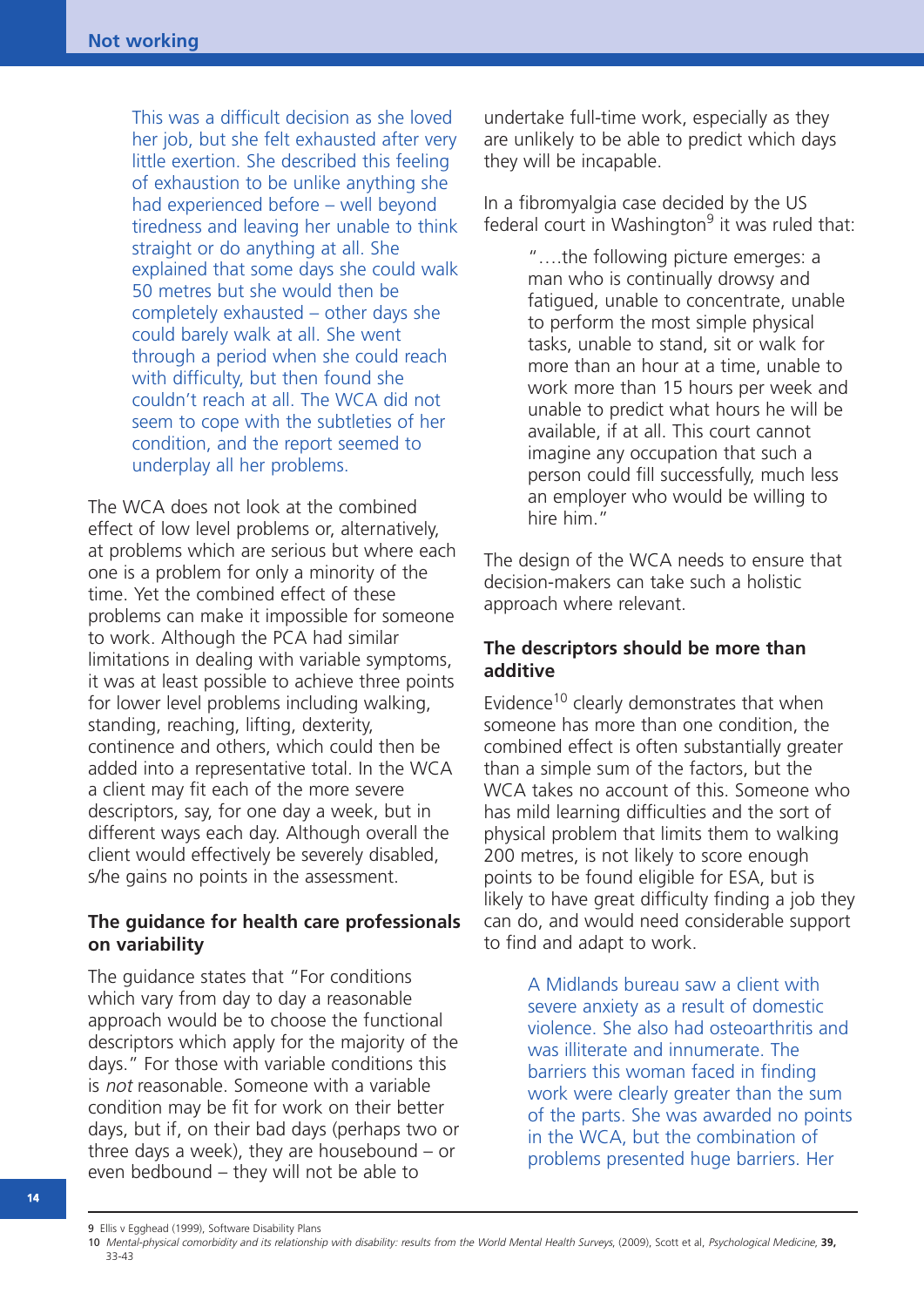adviser said it was "inexplicable how anyone could consider she is fit to actively seek work".

#### **Pain and exhaustion**

The WCA has specific descriptors, but does not assess the underlying cause of the difficulty nor the overall impact on functionality, even though many conditions cause generalised pain and exhaustion which may cause difficulties beyond the descriptors. For example, someone may have an ankle problem which causes great difficulty when they walk but causes no problems beyond that. If they can only walk 30 metres because of the pain, they will be found incapable of work. In contrast, if someone has a condition which causes them to become exhausted after small amounts of exertion, they will probably only score points under the walking and standing/sitting descriptors, and will not reach 15 points. Pain caused by, for example, severe and frequent migraines or shingles may not be captured by the descriptors, but may cause great difficulty in concentration, and in practice make work impossible. So the generalised exhaustion or pain – especially if it is variable – may have a much greater effect on the client's ability to work than the descriptors would indicate.

> A man from Birmingham, with MS, was awarded no points and found capable of work. His functional capacity varied from day to day but any activity tended to leave him exhausted. He explained this to the HCP but he was still recorded as able to do the descriptor, and the fact that he couldn't repeat it was not recorded, and nor were the effects of the exhaustion on concentration and other activities.

A client of a bureau in the North East suffered from severe facial pain. He found it very difficult to concentrate on anything but was found capable of work.

#### **Social model of disability**

The assessment takes no account of how the illness or impairment affects a particular individual's chances of finding work in the actual context of the workplace environment, such as the following factors:

- $\blacksquare$  The practical impact for example a claimant with a lifetime of manual work will find that a physical impairment causes a much greater barrier to work than for someone with a greater physical impairment who also has high literacy levels and could work in more flexible situations. Because of the nature of the WCA, however, the manual worker may be found ineligible for ESA, while the other continues to receive the benefit.
- $\blacksquare$  Adapting the workplace will be seen differently by employers depending on the level of skills the employee offers: while employers may see it as a reasonable adjustment to pay for extra support – such as a signer  $-$  for a deaf person who is highly qualified, few will see the same measure as a reasonable adjustment for an unskilled deaf person on the minimum wage.
- The barriers the person might face in travelling to work, or to sign on. Someone may be able to work from home, but if they are found ineligible for ESA and have to claim JSA, they will have to sign on at a jobcentre every fortnight. The assessment appears to assume that functionality for work includes the ability to use public transport. For clients in rural locations, for example, or with specific disabilities, public transport can be more of a barrier than the workplace itself. A visit to the jobcentre may involve four bus journeys for the round trip to a different town, with associated waiting and considerable walking to and from bus stops. The descriptors do not account for this.
- The impact of employers' prejudices on people's chances of employment. Research by the Chartered Institute of Personnel and Development (CIPD) discovered that "more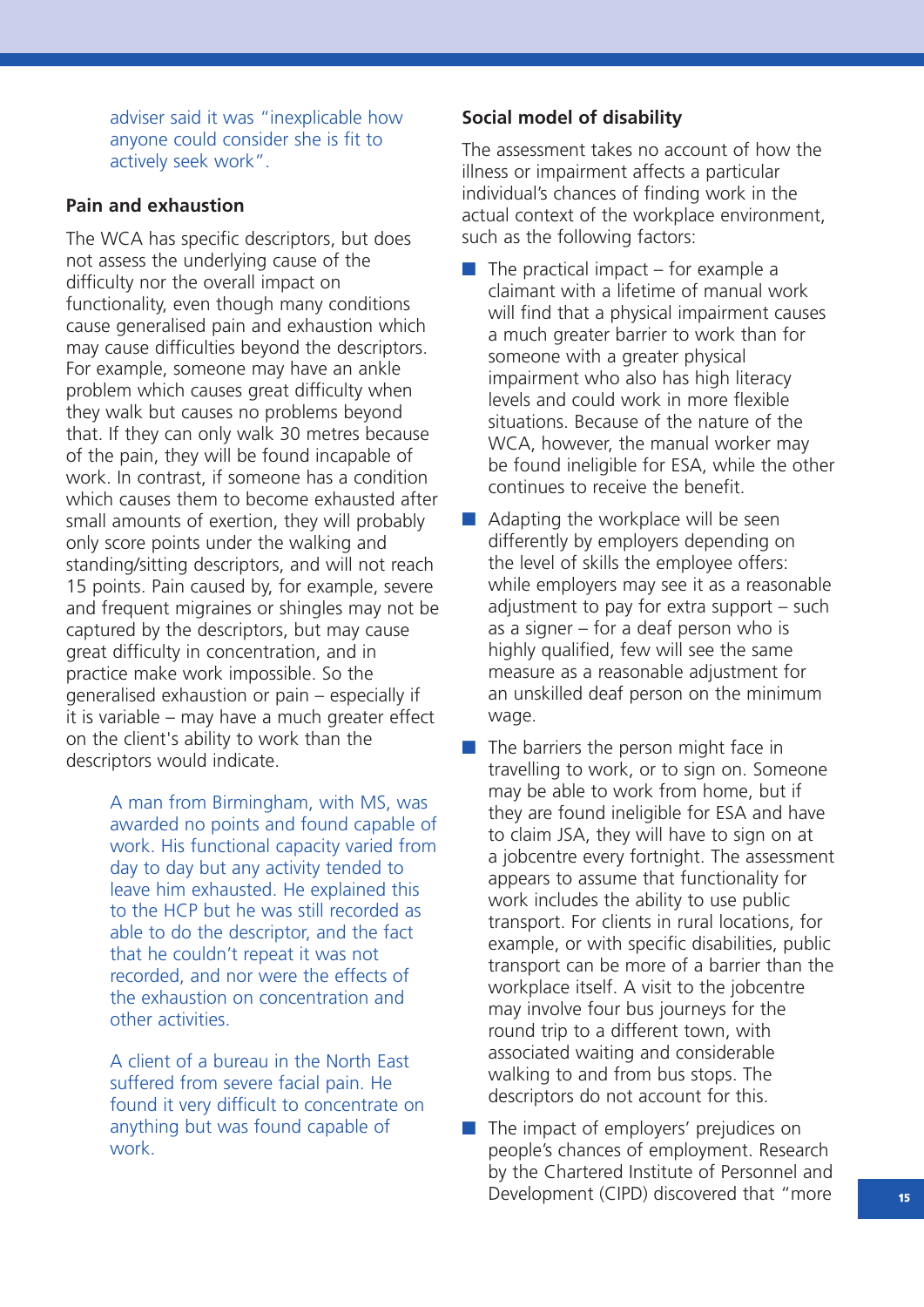than 60 per cent of employers said they disregarded applications from people with drug or alcohol problems, a criminal record, a history of mental health problems or incapacity. More than half of respondents said nothing would persuade them to recruit from these 'core jobless' groups. Furthermore, research carried out by Rethink highlights the fact that fewer than four in ten employers would consider employing someone with a history of mental health problems."<sup>11</sup>

A bureau in Yorkshire reported a case of a client who had sustained an injury to his hand and also had a problem with his foot which made it difficult for him to stand or to walk long distances. He also had a minor learning disability. He had done manual work all his life up to the point he had injured his hand and foot. He was given six points for his problems with standing but no points for any other descriptor. The CAB reported that he was clearly going to have great difficulty finding work. The injury to his hand and foot had had a much greater impact on his ability to find work than a similar injury would to someone with higher educational qualifications.

**We recommend that the assessment should have two stages. Capacity for work should be tested initially by functional ability, and if the impairment reaches the prescribed level – as in the current WCA – the claimant should be automatically awarded benefit.** 

**However if functional capacity is higher than the prescribed level, so the person does not automatically qualify for benefit, there should be a further, 'real-world' test, based on the social model of disability.**

#### **The appropriateness of the guidance**

There are some areas where the guidance to HCPs on the descriptors may contribute to why there are so many problems – for example, the walking descriptor gives no points to those who can walk further than 200 metres as outlined above, but the way that distance is calculated may not reflect the reality for the claimant:

> A client was asked if she ever went to the supermarket. She responded that she did sometimes go with her husband if it was a good day, but was not allowed to explain more than this. She explained to the bureau that it was a very small supermarket and she only went up a couple of short aisles. She was staggered when she saw her WCA report and found that the HCP had used this as evidence that she could walk 800 metres.

Bureaux clients are frequently amazed by some reports on how far they can walk. The following guidance for the HCP may go some way to explaining this (though the phrase "easily manage" can be variously interpreted).

> "Bear in mind that a person who can easily manage around the house and garden is unlikely to be limited to walking less than 200 metres; a person who can walk around a shopping centre/supermarket is unlikely to be limited to walking less than 800 metres<sup>"12</sup>

The guidance covering those with mental health problems or a learning disability might also indicate why bureaux see so many problems in these areas – for example, in the descriptor (c) covering learning or comprehension in the completion of tasks (LT), the customer would be awarded nine points if s/he fulfilled the following descriptor:

> "Needs to witness a demonstration of how to carry out a simple task, before the person is able to learn or understand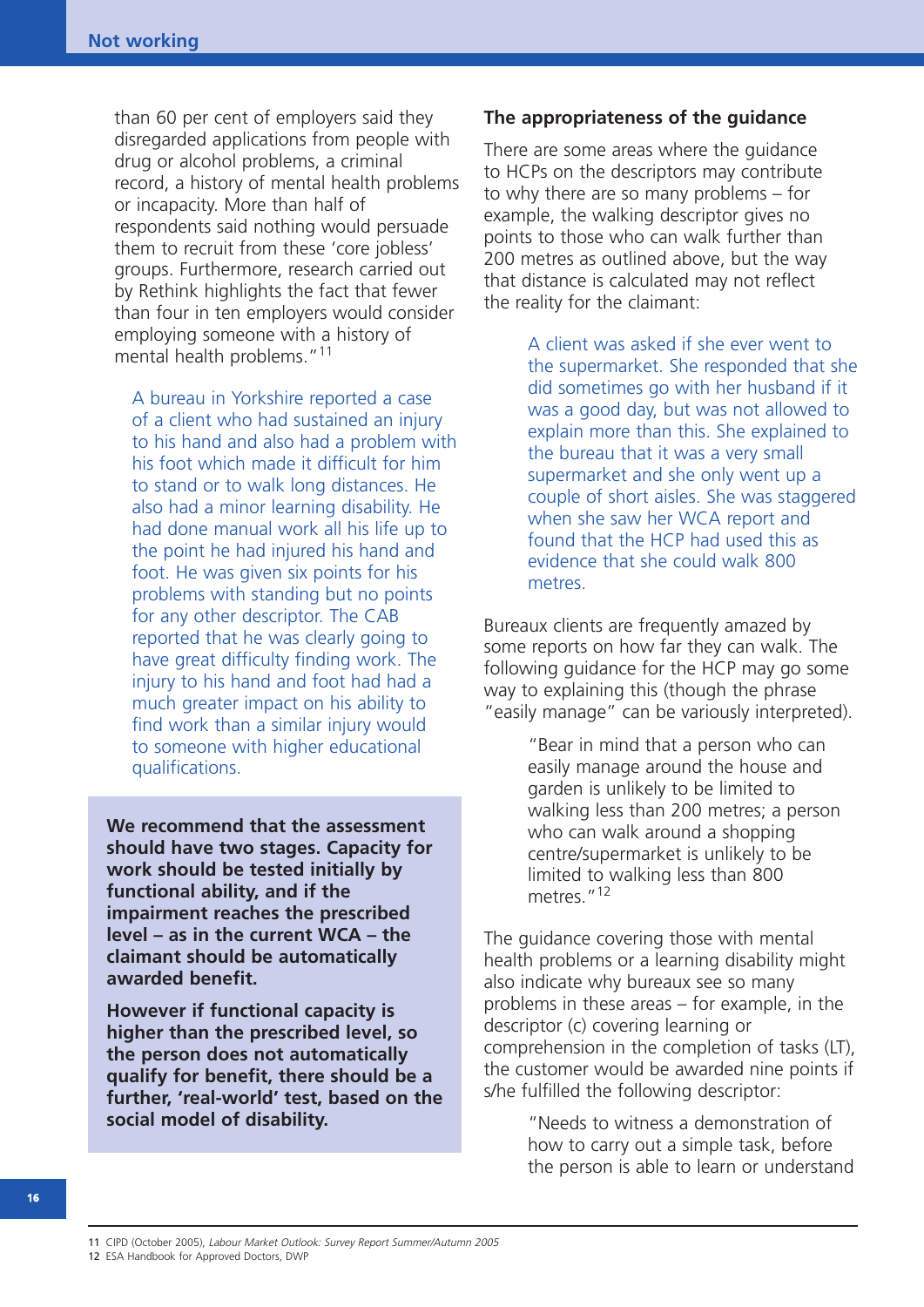how to complete the task successfully, but would be unable to successfully complete the task the following day without receiving a verbal prompt from another person."

This descriptor would appear to cover someone who might have difficulty learning a new task at work, which should mean they are awarded nine points. While this would not, by itself, find them eligible for benefit, if it were combined with a physical problem, the client would (appropriately) be awarded 15 points. However this is not necessarily what actually happens, as this example shows:

> A bureau adviser in Yorkshire was surprised to find that a client who attended a special school, who could not read or write and who clearly found it difficult to grasp instructions was awarded no points under the descriptors intended to cover those with learning difficulties. He also had a physical problem for which he was awarded six points. The bureau believed that the combination of a physical problem and his learning difficulties made it very difficult to envisage any work this man could reasonably tackle without a great deal of continuous support.

The guidance for this set of descriptors may offer some explanation as to why he was awarded no points:

> "Consider basic functions of personal care such as brushing teeth. This would involve remembering to put toothpaste onto a brush and brushing all areas of teeth. This may be regarded as a simple task. Other aspects of personal care may be the ability to be able to get up, showered, shave, clean teeth, select clothing items and get dressed appropriately for the weather outside. This may represent an ability to understand and retain information."

Learning how to brush one's teeth is a rather strange example of whether someone is

capable of learning a new task, since most adults will have been brushing their teeth all their lives. An example of more relevance to the labour market would be more appropriate.

In descriptor 14 – Memory and concentration (MC) – descriptor (c) awards six points if the client:

> "Frequently forgets or loses concentration to such an extent that overall day to day life can only be successfully managed with pre-planning, such as making a daily written list of all tasks forming part of daily life that are to be completed."

Clearly many of us need shopping lists, but there is vast difference between needing a shopping list and the suggestion of the guidance that:

> "In MC(c), the lists do not reflect the type of lists that could reasonably be expected to be utilised by those with normal cognitive function such as shopping lists. The descriptor reflects a need to have additional input to manage all tasks involved in daily life such as remembering to get washed and dressed."

Forgetting to get dressed in the morning is an extreme sort of memory loss and clearly ought to be awarded more than six points. How many employers would take on someone who forgot to get dressed?! Remembering appointments and people who are due to visit would seem a more appropriate level of problem at the six point mark, than remembering to get dressed.

In descriptor  $15$  – Execution of tasks – (c) looks at whether the claimant:

> "Takes more than one and a half times but **no more than twice the length** of time it would take a person without any form of mental disablement to successfully complete an everyday task with which the customer is familiar."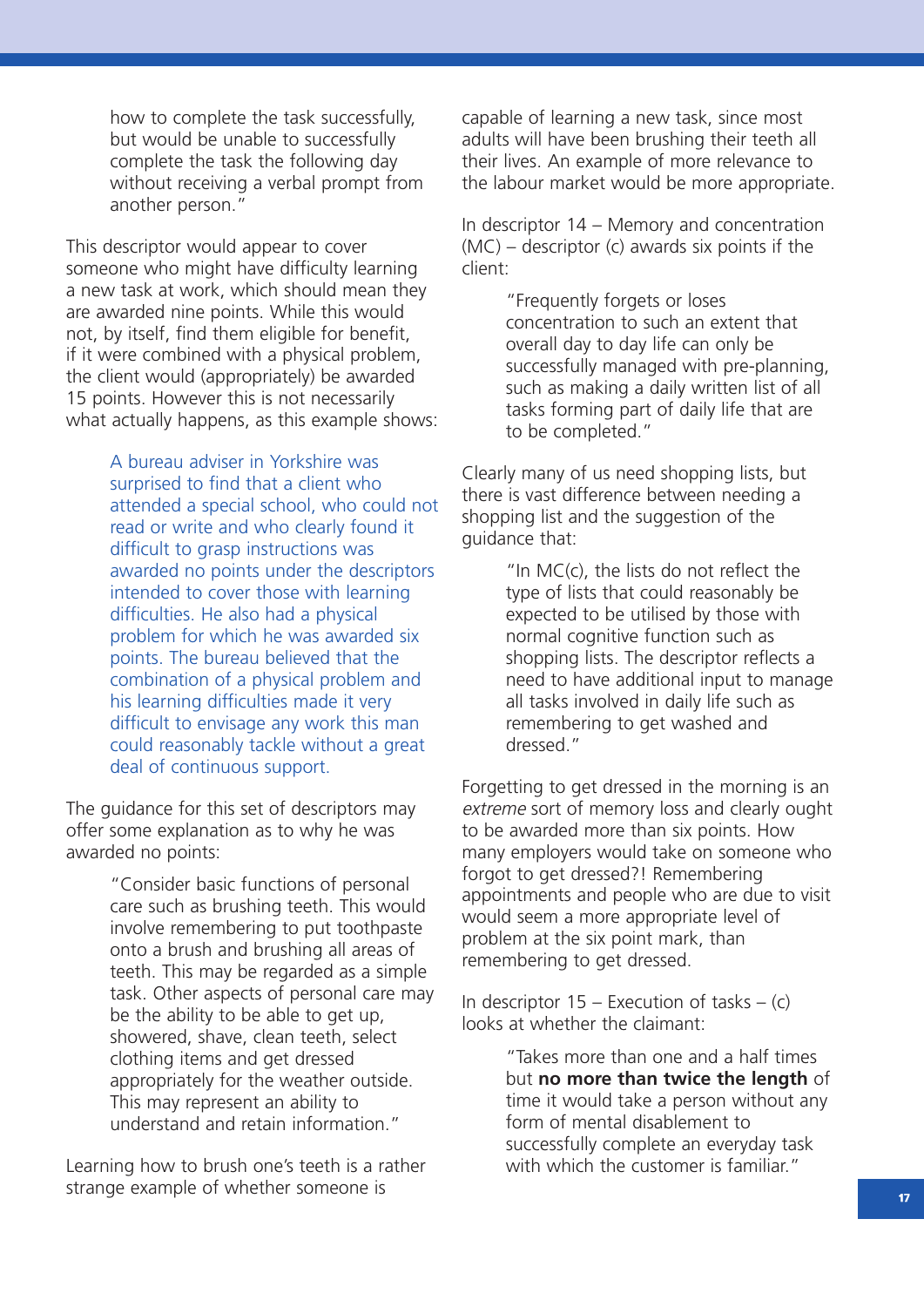Again, the guidance seems to illustrate the descriptor with an extreme problem – to the extent that it actually changes the meaning of the descriptor:

> "The pattern of typical day activity should really reflect a person who would struggle to get through the basics of a day due to their mental disablement as a result of tasks taking so long to complete that they would be unable to cope with work due to the length of time required for basic tasks. For example those who have severe and continuous disabling anxiety where they struggle to even get out of their bedroom may come into this category."

While the guidance offers these examples as a guide, it appears that they are being taken over-literally by some HCPs, and that by offering extreme cases, the guidance is leading to less extreme – but still debilitating – cases being under-assessed.

**The guidance needs urgently reviewing and should include borderline rather than extreme examples to help clarify where the dividing line lies.**

### **Hurdle three – Is the WCA applied effectively?**

We understand the HCPs are expected to conduct eight to ten assessments per day. Atos Healthcare (the private firm employing the HCPs who conduct the medicals) states that the average length of an assessment is 45 minutes per claimant, but the majority of medical reports in appeal papers, seen by bureau advisers, are under 45 minutes. We have many reports from clients describing hurried medicals, in which the HCP does not look at them but at a computer screen. Clients do not routinely see the WCA report, and they are often shocked if they go to appeal, and then read the report in the appeal papers. One CAB client was given 0 points at a test, was mistakenly called for a second test, and

was awarded 15 points although his condition was unchanged! Typical problems are outlined below:

#### **Accuracy of the medical history in the report**

The history taken by the HCP together with the customer's account of a typical day should be an accurate reflection of what the customer reports. Later in the report, the HCP has the opportunity to reflect on the customer's account, and to add their own comments. Clients only see this report if they request it, or if they appeal and their appeal goes to tribunal. Our clients are often astounded at the number of inaccuracies, distortions and missing key facts found when they read their medical histories. Several examples follow:

> A bureau in the South East told us about a client who was a recovering alcoholic with mental health problems. He had twice attempted suicide. During the assessment he became very tearful, so the doctor terminated the interview and told the client not to worry. He was found fit for work. The client's wife who was present during the test said the report was extremely inaccurate and contained much that the client simply hadn't said. His consultant psychiatrist agreed with the client about how poor the report was and suggested he complain, but the client was worried about making a complaint. The stress caused by this led him to start drinking again.

> A client from the South West was very surprised when she read her medical history. It started with a factual inaccuracy – it claimed that she had been diagnosed two years before, when it was actually four years before, and a letter had been provided confirming this. Far more seriously, it took no account of repeatability or variability. The HCP took an account of a really good day when she was able to go out, and described it as if it was an average day.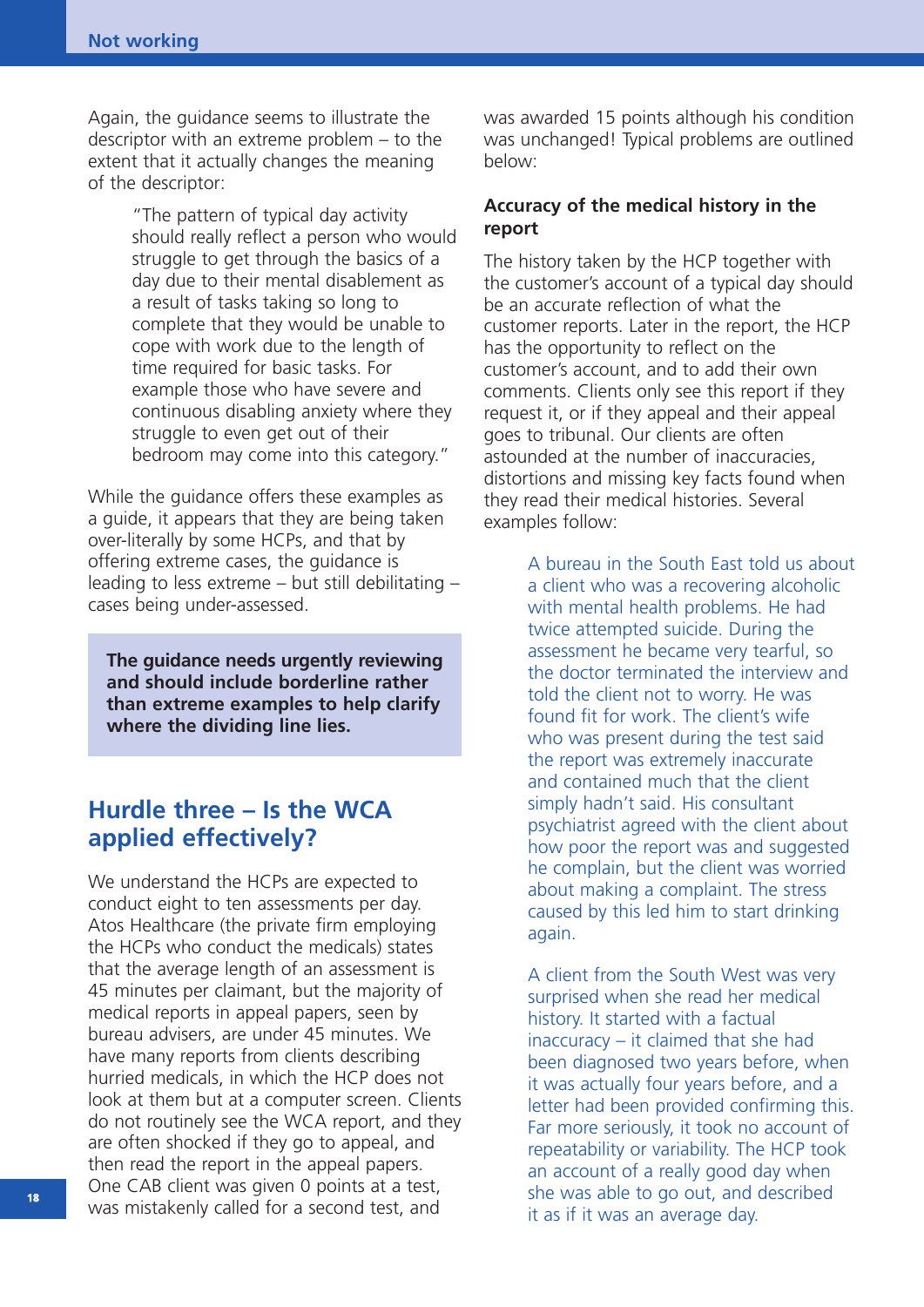#### **Common distortions**

Some reports do not reflect the situation described by the claimant:

> A client in the South West who had a serious heart condition which meant she was unable to walk more than 18 to 30 metres before experiencing great pain and breathlessness, was very surprised when she found that in the medical history it was recorded that she took their dog for a walk for 10 minutes or so every day, and this was used as justification for finding she could walk much further than she actually could. She had been asked about daily activities and had explained that when well enough she was driven by her husband to the park and she would sit on the bench right next to the place where they parked, while her husband walked the dog. The same report also recorded that she had been off work ill for two months when she had explained that she had actually been unable to work for two years, with her condition gradually worsening. She had finally accepted she would be unable to return to work two months before, so that was when her contract had ended.

One claimant explained that his report said "the client is actively seeking work through Jobcentre Plus" – what he actually said was that he was attending work-focused interviews which he had to do or risk a sanction.

#### **Assumptions made**

Although the HCP guidance states that open questions should be used, clients report that the questions tend to be closed. If clients try to offer an explanation they frequently say that they are not allowed to elaborate. They assume that the HCP has understood, but are often horrified by the assumptions that have been extrapolated from their answers.

> A client from a Yorkshire bureau was asked what he was interested in, and

said he used to enjoy motorcycling and still took an interest – watching DVDs and going to meetings of the motorcycle club. He was astonished when he read his medical history that it recorded him as enjoying riding his motorcycle and then drew assumptions about what he was capable of doing on the basis that he could ride a motorbike. He had had to give up riding his motorbike because of his condition, but he liked to go to the club when he could and had to go in his car.

A bureau in the South East reported having seen two separate WCA reports where the HCP had recorded that the client watched television all day. In both cases the adviser – who is part of a community mental health team – was aware that the clients did not own a television. In both cases it appears that the HCP made assumptions about what the client did during the day without asking the question.

#### **Full answer not recorded**

Clients do not always feel they have been given time to develop their answers to questions, or they find that what they said has not been fully recorded:

> A client with serious mental health problems was asked by the HCP if she had been offered counselling. He recorded that she had been offered counselling but had refused. However he did not record the full answer that she had had a very bad experience of counselling in the past and that it had opened up a number of things she couldn't face at that time, so she didn't feel able to cope with counselling when it was offered again.

#### **Failure to observe accurately**

Advisers sometimes find it hard to reconcile their knowledge of their clients with what is written in the WCA reports: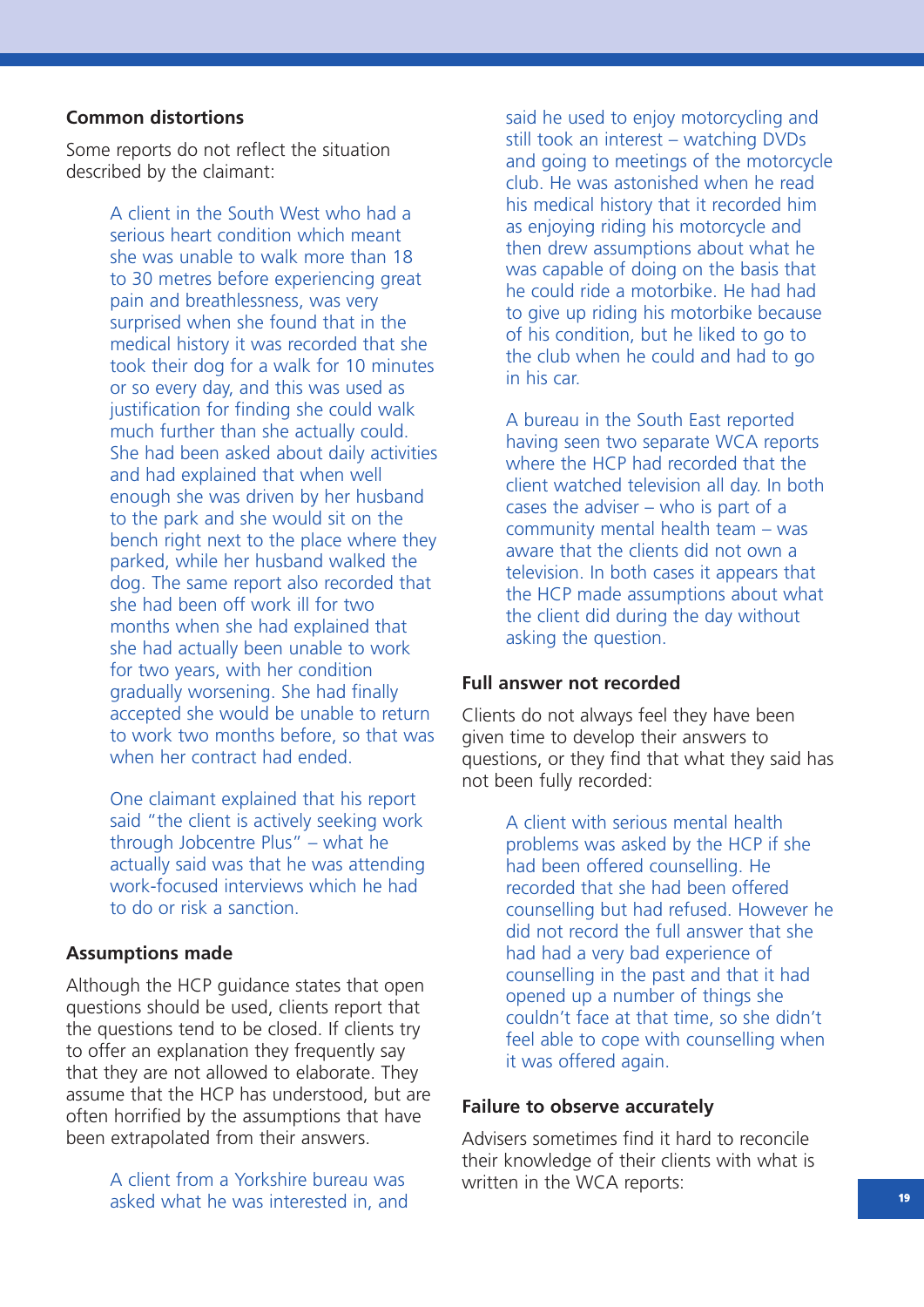A client in East Yorkshire with drug and alcohol problems had been on a nonreducing methodone programme for five years. He regularly saw a consultant psychiatrist and a mental health counsellor. The HCP reported this as a very minor problem, saying that there was no smell of alcohol and that the client was well-dressed and clean. The bureau advisers were very surprised as he regularly came to the bureau and there was always a smell of alcohol, as well as clear signs of problems with personal hygiene.

A client in Yorkshire reported that the HCP had to take off her shoes and socks for her and put them back on again. However when she read the report she found that the HCP had said she had no problem with bending.

A client with high frequency deafness was reported by the HCP to have heard his name when it was called in the waiting room, and so was awarded no points under the hearing descriptor. The client pointed out that his wife had told him he was being called. The judge at his tribunal made a point of writing a statement of reasons even though one hadn't been requested, and pointed out that it was clear the client could not hear across a table in a quiet room.

A client who described difficulty going up stairs, and even more going down, was reported to have had no problem with the stairs. The HCP had stated this in a way that would lead to the assumption that he had observed it to be no problem, but he had not actually observed the client climbing the stairs. The client had had to stop twice on the way up and had even more difficulty going down, but the assumption appears to have been made that because he made it to the assessment room, he had no problem.

#### **Lack of understanding of criteria**

Bureaux see other examples where the HCP has clearly misunderstood the criteria, leading to great hardship for clients:

> A client had a stoma fitted after treatment for cancer. He had frequent loss of control of liquid from the bowels, but was awarded no points and the HCP put a line through all continence descriptors.

A client with poorly controlled epilepsy provided with her ESA50 a diary with a detailed description of her petit mal seizures and their frequency. She also gave contact details for her consultant, but the consultant was not contacted and she was awarded no points for the appropriate descriptor. The HCP clearly did not understand what was meant by altered consciousness.

Atos states that its customer service surveys show good results, including for questions such as: 'Did the HCP listen to you?' Our experience is that our clients frequently believe that the HCP has listened to them and has understood their problems, but it is only when they see the WCA (or PCA) report (after they have completed the satisfaction survey) that they realise the problem.

> A client of a bureau in Yorkshire had severe arthritis in her knees and was helped by her local CAB to apply for DLA. She was very surprised when she was turned down as she knew that her GP supported her application. She appealed and when she got the papers she was very surprised to see the reason for the refusal was her PCA report – the distance the HCP had estimated she could walk was far larger than she or her GP believed she could walk. She had thought the doctor doing the PCA had been very sympathetic and understanding and indeed he had given her sufficient points so she had been found incapable of work. However when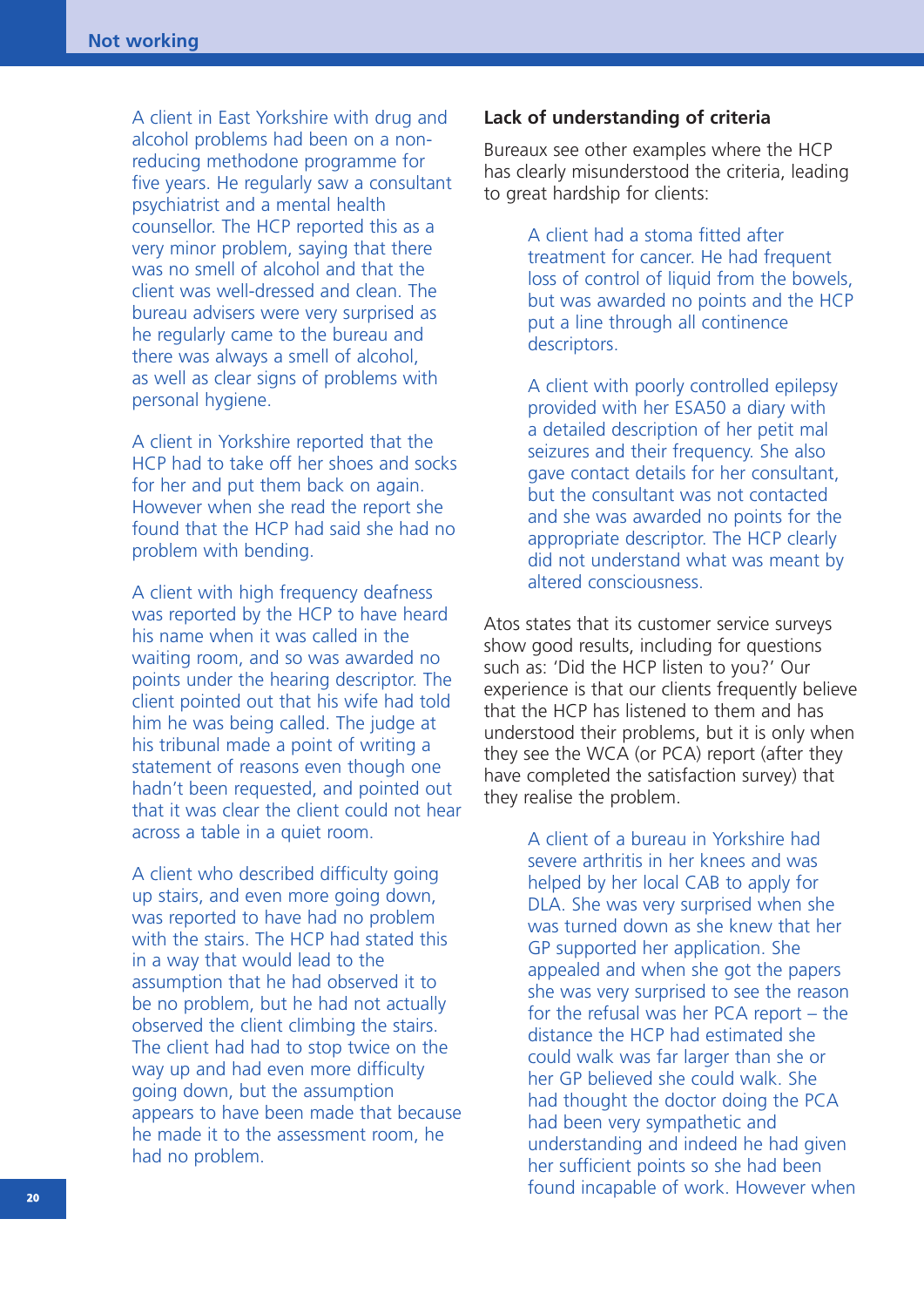#### she looked at the report of what she had said, it was inaccurate and incomplete.

Some clients do not know that the report has inaccuracies, until they apply for DLA and are unexpectedly refused, despite support from their GP or consultant. When they appeal, they find that although they have been recognised as having limited capability for work, their WCA (or PCA) report has also been used to decide – and reject – their DLA application.

**The WCA report should be routinely sent to claimants, who should be given opportunity and time to correct inaccuracies, in order to prevent further problems – and costs – later in the claiming process.**

**Or at the very least, regular surveys should be conducted to validate the factual accuracy of WCA reports.**

#### **Poor recognition of mental health problems**

We have long been concerned about the poor recognition of mental health problems by many of the HCPs in the assessments. We see repeated evidence of people with severe mental health problems being found fit for work, and find it very hard to understand how people with clear and obvious problems are found to be suffering merely from mild depression.

> A client who had attempted suicide a number of times in the past and was felt by his GP to be at ongoing risk was found to have mild depression by the Atos doctor and found capable of work.

A client who provided psychologist evidence of severe depression (PHQ 9) and severe anxiety (GAD 7) was given no points and found capable of work. The GP commented that she was "keen to work but detrimental currently". The GP "supports [the client] being on

#### benefit" and commented that her mental health would be at risk if she were found capable of work.

Bureau advisers find that when there are physical problems as well as mental health problems, the mental health problems are even more likely to be under-estimated or ignored.

> A bureau in the South West saw a client with both physical and mental health problems. The bureau reported that the client's mental health problems were totally ignored in the assessment, and yet it was very obvious that there was a serious problem. When the bureau collected evidence for the appeal, the GP wrote that the client had a "severe mental health illness ..." mentioned "referral to community mental health team" and added "also a significant suicide risk at present."

A Midlands bureau saw a client with a long history of depression, as well as many other problems including back problems and diabetes, and who was also having investigations for possible epilepsy following a series of blackouts. The assessment only seemed to have considered the physical problems and the client was awarded no points. Yet at that point, the client's mental health was causing more concern than the serious physical problems. The client had made three suicide attempts that year, still had suicidal thoughts, and was unable to go out of the house on their own. The bureau noted that the client had a social worker who confirmed all the details.

The following description by a claimant of what happened at his assessment is typical of countless examples from our clients:

> "For most of the assessment the doctor sat behind a desk looking at a computer screen, reading from it and entering information. It was difficult to engage her directly in conversation or have eye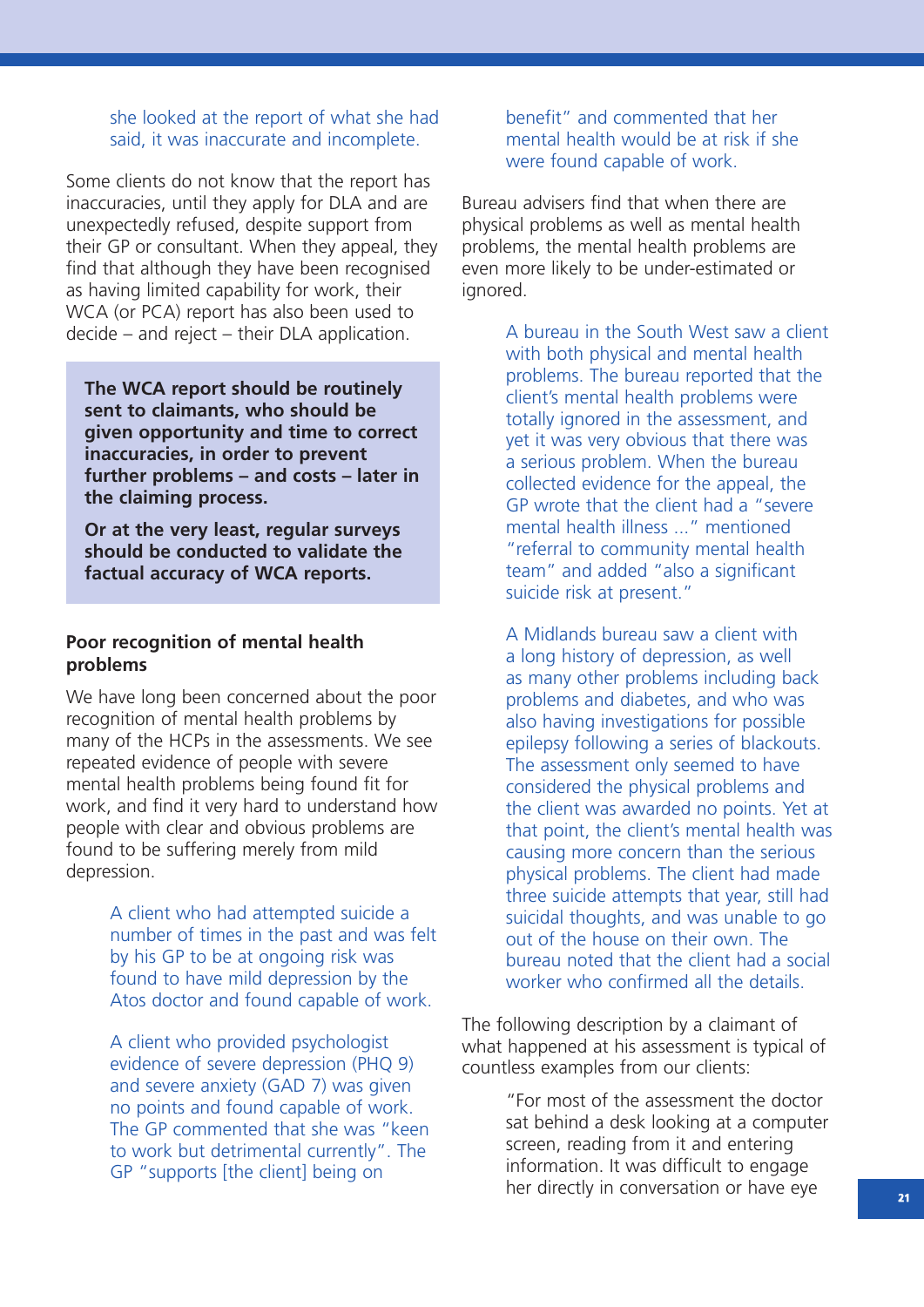contact and I felt extremely alienated from the process. It appeared to me that the assessment questions followed the structure and content of the selfassessment form that I had filled in. This was in a file in front of her but she didn't refer to it or the answers. Basically, she was asking the same questions over again. The questions and prompts she used were all closed, giving at most a choice between two alternatives which were frequently not relevant. Most of my assessment focused on my physical health which has never been an issue. She seemed unduly interested in a cardiac problem I have, but seemed unfamiliar with the drug that I take or the treatment I am about to have! I was anxious to explain in detail the effects of my depression on my life and work but this was very difficult. In part she had difficulty understanding me, but it was also clear that the on-screen questions did not allow for this. She seemed under pressure to complete all the questions whether or not they were relevant and my trying to explain things just got in the way. At various times she appeared to have difficulty navigating the screen and entering information. After approximately 20 minutes, she told me that we were running out of time. When I pointed out that the leaflet sent to claimants states that they can expect the assessment to take 75 minutes to 2 hours she became very upset and told me that staff were told to complete assessments in 40 minutes. The assessment ended with a desultory physical examination. The whole experience was frustrating and stressful. It was a bit like going into the bank to apply for a loan and you sit there while the bank clerk fills in an online application form."

#### **Recording of variable conditions**

One of the most pronounced failures seen by bureaux advisers is the under-reporting of the variability of a condition. If a client reports

going out 'occasionally', it seems almost invariably to be recorded in the medical history as 'regularly'. If the claimant says they have only managed to walk 200 metres once in the last three months and can normally only manage 50 metres, and spend about half the week housebound, they are likely to be recorded as able to walk 200 metres. This means that those with variable conditions which constitute major barriers to work are often found fit for work:

> A client was asked by the HCP whether she went to the supermarket. This particular client was very withdrawn and had great difficulty going out of the house at all. She eventually recalled that she had been to the supermarket in December 2008 (10 months prior to the test). She could recall the date because she was aware of how much worse she had become since then. This was recorded by the HCP as she was able to go to the supermarket. The same HCP asked about visitors to her house. She explained that she was having visits from her grandson as part of a therapeutic plan agreed with her GP, but the visits were fully supervised by his father, as she wanted to be able to do this but found it very difficult. This was recorded as "Enjoys looking after grandson." Her GP wrote a detailed letter to be used as evidence for her appeal about how withdrawn she was and added "In terms of Atos assessment, it is interesting how above would impact on her social functioning has been ignored."

#### **Conditions downplayed**

Another common problem with WCA reports, is that conditions frequently appear to be downplayed. If a client's condition has been described by their GP as 'moderate' – based on tests, MRI scans, reports from consultants or other appropriate diagnostic tools – the HCP is very likely to describe it – based on a half hour interview – as 'mild'. If it is described. by the GP as 'severe' it will be 'moderate' in the WCA report.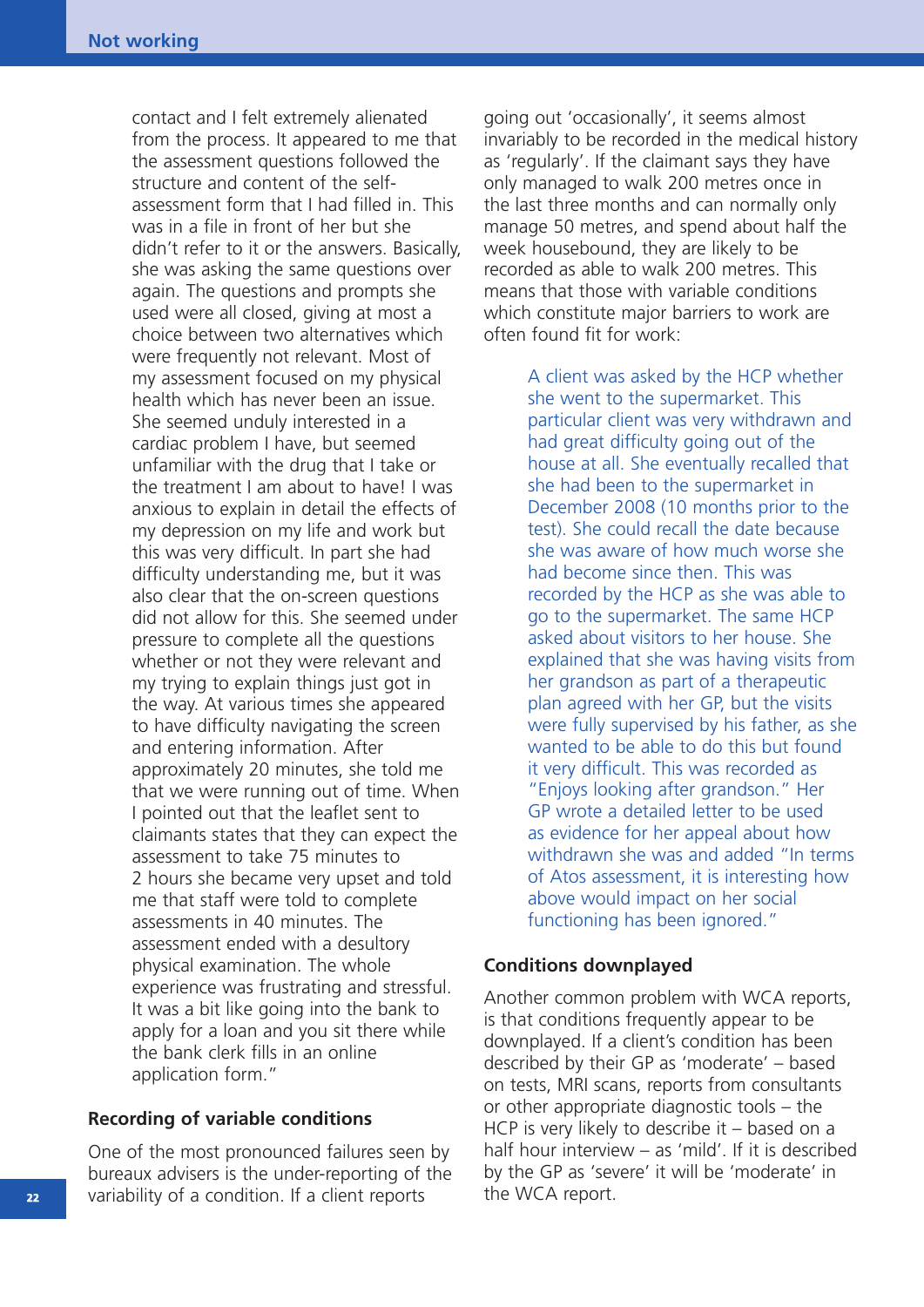When the ESA50 for a client from Yorkshire was completed, a report from her own GP was included. This report referred to "severe arthritis of both knees... significantly impaired mobility" and "severe pain". The HCP recorded her condition as "moderate" and her as "not suffering from a physical condition that severely affects lower limb function."

#### **Referral for a repeat medical**

Bureau advisers also express concern at the frequency of the assessment tests, and of ESA50s being sent to claimants, some receiving several while they are going through the appeal process:

> An illiterate client seen by a bureau in the South West was unable to grip with one hand. His knees were crushed in an accident and his right leg was shorter than his left, while one foot was at 90 degrees to his leg. The client was in constant pain, but was found ineligible for ESA. The bureau helped the client appeal the decision and won. Three months later, however, the client was called for another assessment. The bureau pointed out that the client's conditions were all permanent and adaptation to overcome significant barriers to work was extremely unlikely in this timescale.

Another client in the South West had angina and experienced mental health problems. When she went for her WCA she had an angina attack at the centre. The HCP was aware that she had had an attack in the waiting room but did not record it. Two days later she had another attack so serious that she was admitted to hospital. She felt that it was the strain of the process which had caused this attack. She appealed the decision to put her in the work-related group, won her appeal and was put into the support group. One month after the appeal she was horrified to find the whole process

was starting again when she was sent a new ESA50.

**In summary, bureau evidence shows that the assessment process is not working. Many seriously ill and disabled people are being found fit for work and therefore ineligible for the support of the benefit designed specifically to help them.** 

### **Outcomes for people claiming ESA who are found fit for work**

There are a number of possible outcomes for someone who is assessed and found fit for work. Our concern is for those who are found fit for work, but who are unable to find work, and who are either ineligible for – or cannot cope with – JSA, so end up with no work and very little income. The National Autistic Society ran a survey of 500 people on the autism spectrum. They found that a third of them were neither in employment nor on benefit.<sup>13</sup>

A person found fit for work may:

- **find a job and make a successful transition into work**
- **find a job, but the stress and difficulty of coping with work makes their condition worse:** their GP signs them off and they reclaim ESA on the grounds that their condition has worsened

A bureau in the South West saw a man who had had severe arthritis and had just had both his hips replaced. He was still finding it difficult to cope and was also struggling with a stoma bag. He had previously had bowel cancer and had had a colostomy. Despite all of this he was keen to return to work but knew he couldn't cope at that time. He went for a WCA, was found fit for work and his ESA stopped. He had no entitlement to JSA, but felt he needed to contribute to the family income, so felt he had no option but to try and return to work. He returned to work and fell, damaging his hip, so he was off work again, and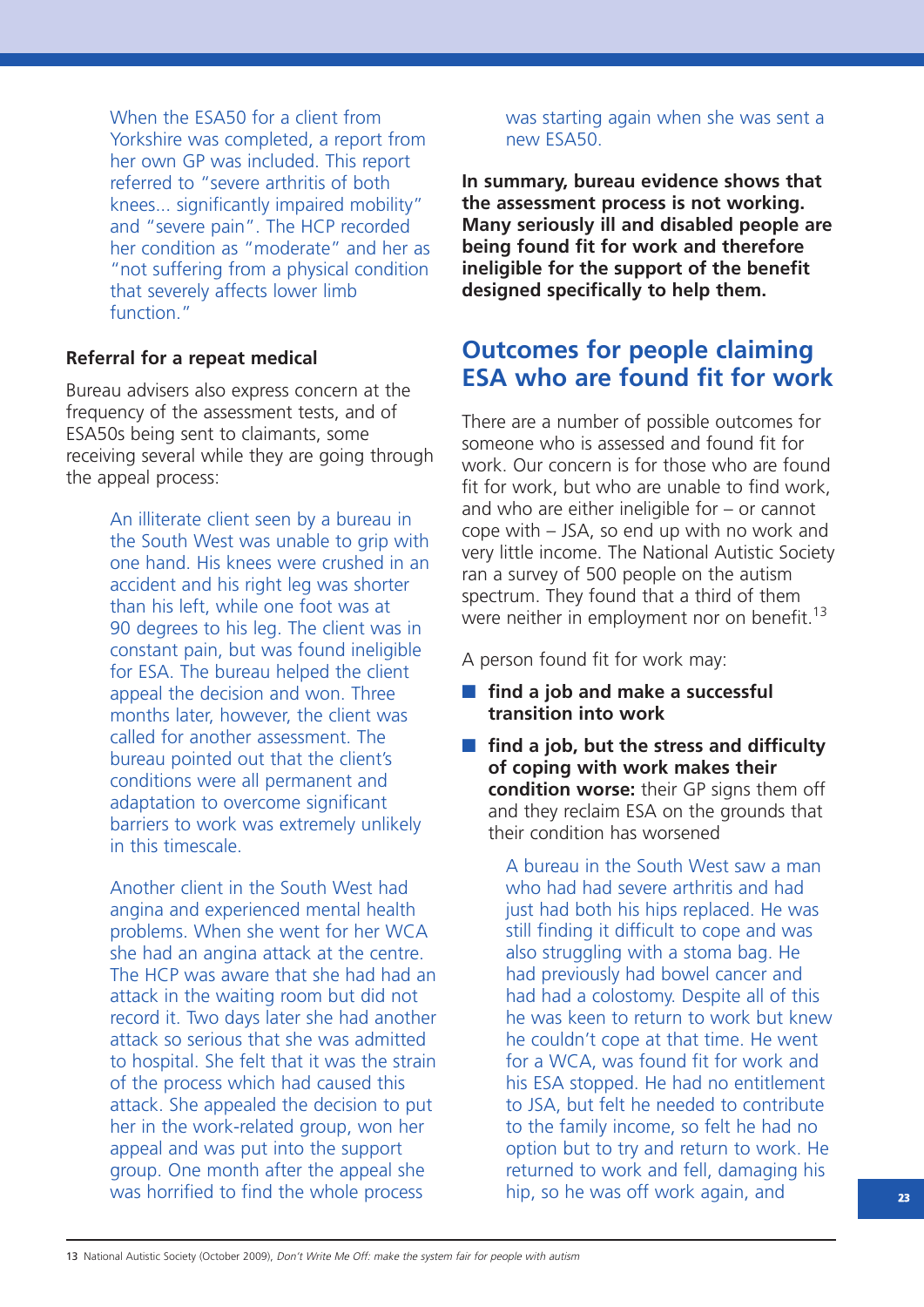waiting for another hip replacement. He was so stressed that he was unable to eat and lost five stone in weight, while the NHS has incurred the cost of repeating the hip operation.

■ **be entitled to means-tested benefits. sign on and receive income-based JSA (JSA(I))**

■ **be entitled to means-tested benefits but fail to claim:** some are too ill to cope with signing on at all. Some will find it physically very difficult to get to the job centre – the criteria for being fit for work don't take into account the sometimes physically demanding journeys. Others sign on and receive JSA, but, again, their condition means they find it difficult to cope with the demands placed on them by the conditionality of the JSA regime. They give up and stop claiming benefit. The cases below show how loss of ESA leaves some clients on totally inadequate incomes:

> A bureau in London saw a client with serious mental health problems, who had a social worker and a housing support worker, and was under the community mental health team and seeing a psychiatrist. Despite her psychiatrist saying she was incapable of work, she was found fit for work at a WCA. She continued to be so seriously ill that she was under the care of the crisis team (which involved daily visits) and was unable to leave the house when her appeal was heard. She was clearly unable to attend the hearing but was found fit for work in her absence, despite this having been explained to the tribunal chair. The bureau are taking this case to the commissioners but in the meantime this woman is having to manage on her DLA alone (a benefit designed to help with the extra costs of being disabled, not as an income replacement benefit) as she is completely incapable of signing on.

A bureau in the South East reported a 25 year old client who had experienced depression from the age of 17. He was an in-patient at a rehabilitation unit and had regular appointments with a psychiatrist and a counsellor. He claimed ESA but scored no points at the WCA. It was clear to the bureau adviser that he had difficulties in descriptors such as memory and concentration, execution of tasks, initiating and sustaining personal action, coping with change, getting about and coping with social situations. Without ESA, the client was living on what money his father was able to give him.

■ have been receiving contribution**based ESA (ESA (C)), but not be entitled to contribution-based JSA (JSA(C)) or income-based JSA (JSA(I)):** The contribution conditions for ESA are less rigorous than for JSA, so many people who qualify for ESA(C) do not qualify for JSA(C).<sup>14</sup> Even those who do qualify for JSA(C) will only receive it for a maximum of 26 weeks. JSA(I) is a means-tested benefit, so anyone who has other income, or savings of more than £16,000, or a partner with an income, will not be entitled to the means-tested benefit. Hence a large number of people are moved from ESA(C) to no benefit at all.

> One bureau reported seeing a client with cardiomyopathy, who had been extremely ill and was put on the heart transplant list. She had fortunately shown some improvement and had asked to come off the list for three months while investigations were made. The consultant had agreed to this but had advised that she might need to go back on the list. She had been advised in the meantime that she should try to walk for about 20 minutes each day, but after this she was so exhausted that someone had to move in with her temporarily to look after her. She had a WCA just after she came off the transplant list, and was found capable of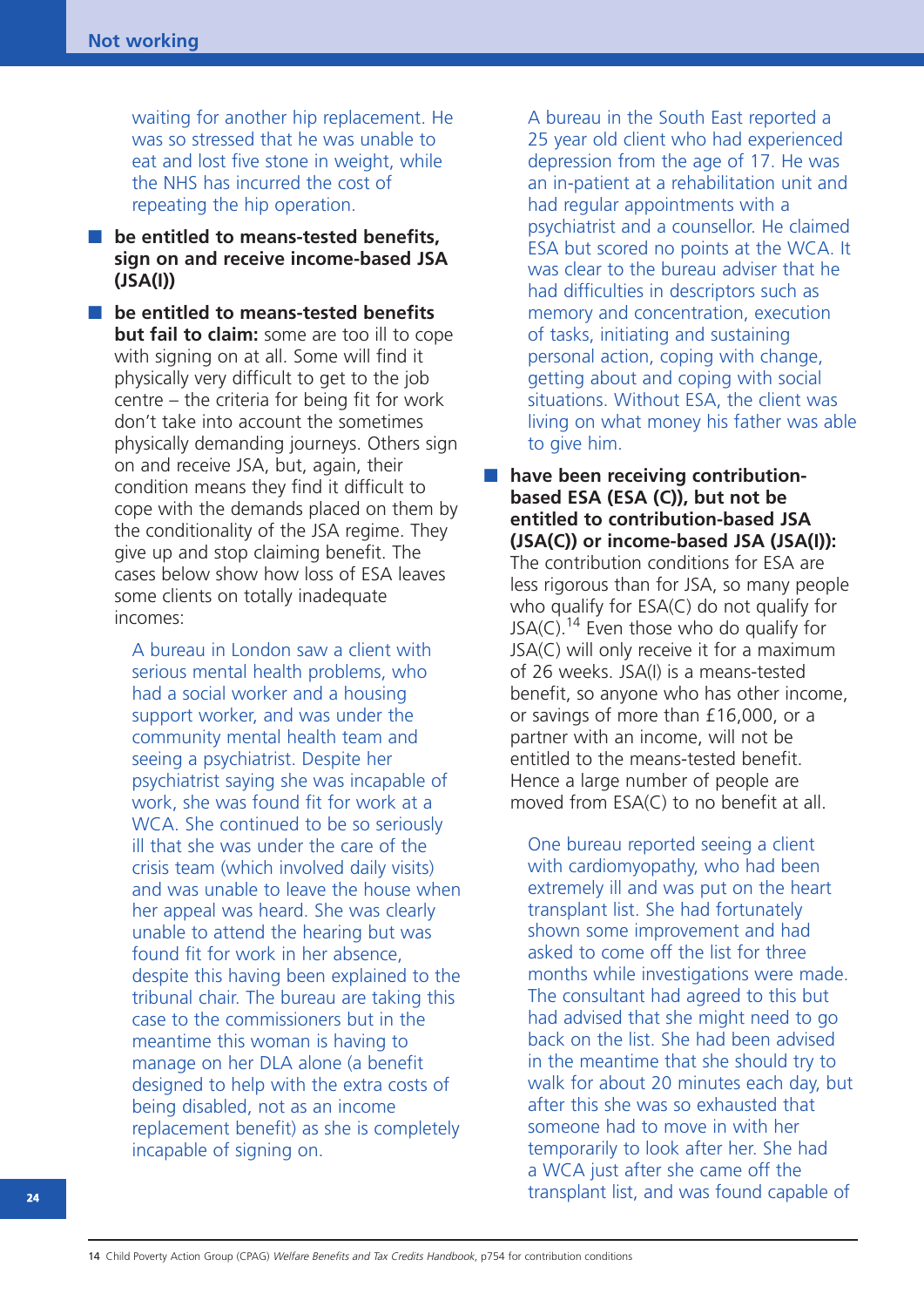work. The bureau believes that it is just bizarre that anyone could find someone in her position capable of work, but reports that she felt it would be too stressful to appeal, so she lost her benefit. She had a partner who worked, so was not entitled to any other benefit, even if she had felt well enough to sign on.

**This situation affects a significant proportion of claimants, since no one with a partner who is working, will be entitled to JSA for more than a short period, if at all.**

#### **Permitted work and the disability element of tax credits**

Claimants on ESA are entitled to do a small amount of work for a limited length of time without it affecting their benefit – this is called permitted work. Some people being found fit for work are losing access to a very helpful route into sustainable work through permitted work and the disability element of tax credits:

> A Yorkshire bureau saw a young man who had experienced severe depression since he was at school. With the support of his family, he had made a number of attempts to work but each time he had had to give up after a few months and return to IB. He had been offered a small part-time job but wondered what would happen at the end of the year of permitted work, as he wasn't sure after his previous experiences if he would cope with going into full-time work. He was surprised when the bureau explained to him that he could build up his work gradually over the course of the next few months until it was just under 16 hours, and at that point he would be eligible for the disability premium of income support, and would then be eligible for the disability element of tax credits if he worked 16 or more hours. The bureau supported him through this complex process and the last they had heard was that he was still in work a year or so later.

For the above client, this was a highly effective route into work, but ESA rules do not facilitate this mechanism. If someone is found fit for work, but is not truly work-ready, there is likely to be a period of time while they prepare for work. When they eventually find a job, because of the way the rules operate, the time lapse will mean that they will no longer be eligible for the disability element. Many people with an illness or disability can only work part-time, but without this extra help, part-time work is unlikely to be sustainable for people on minimum wages.

Thus, an extremely helpful route into sustainable work is being threatened by the way ESA is operating. The recent Marmot Review, Fair Society, Healthy Lives commissioned by the Secretary of State for Health on health inequalities, states "It is imperative that the system of benefits does not act as a disincentive to enter employment<sup>"15</sup>. The disability element exists to support this purpose, but its purpose is being frustrated.

### **Implications for the future**

The DWP has recently recognised the importance of providing more back-to-work support for JSA claimants, since many will face significant barriers to work because of an illness or disability. We welcome the fact that the Department is examining ways to offer personalised support for ESA claimants moving on to JSA, and is currently proposing an extension of the Pathways to Work programme to some JSA customers. This does not, however, offer a solution for some of the people highlighted above, who are found ineligible for ESA, and end up with neither work nor benefit. The research mentioned earlier in this report shows that "those who move off benefits but do not enter work are more likely to report a deterioration in health and well-being"<sup>16</sup>.

15 The Marmot Review, Fair Society Healthy Lives: Strategic Review of Health Inequalities in England Post 2010, (February 2010) 16 Waddell and Burton op cit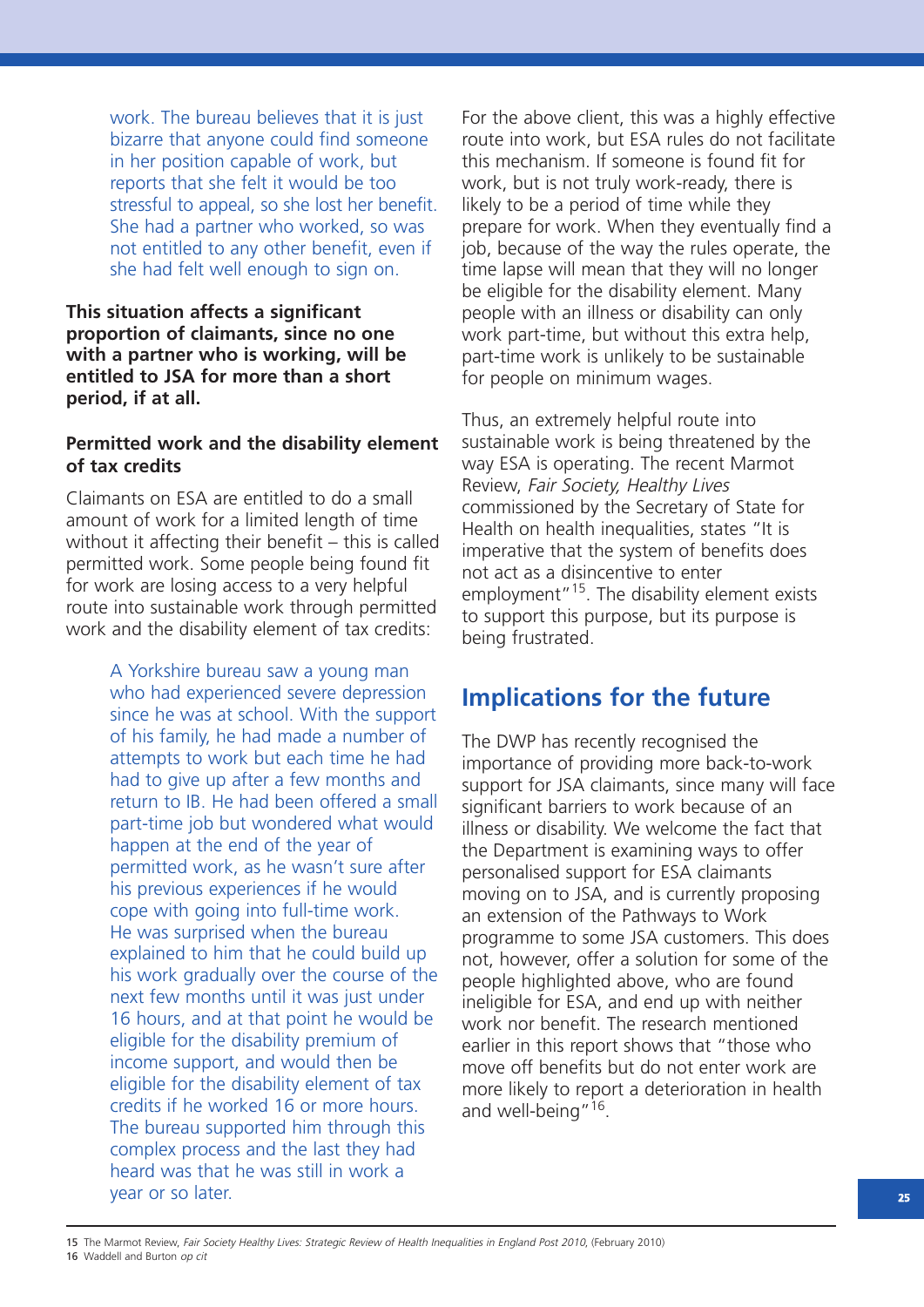It is mandatory for Government to consider a health impact assessment of any new government measure, but we are not aware that DWP has carried out a health impact assessment for ESA. The Marmot review, Fair Society, Healthy Lives, states "Work is good – and unemployment bad – for physical and mental health, but the quality of work matters. Getting people off benefits and into low paid, insecure and health-damaging work is not a desirable option". Given that one of the aims of ESA was to improve people's health and wellbeing by not "writing them off",

**we recommend that a health impact assessment should be conducted as soon as possible. As well as comparing ESA with IB, it should also look at what would be the health implications of allowing more sick and disabled people to remain on ESA while being given help and support to look for work.**

DWP has conducted an equality impact assessment for ESA. However it seems to be based on the assumption that ESA will lead to better employment outcomes for disabled people. While we accept – and welcome – that there will be improvements for some, our evidence suggests that others will lose their benefit. There is no mention in the impact assessment of what happens to those disabled people who are found fit for work and lose their benefit, but don't find work. Yet this is likely to lead to lower chances of employment and poorer health outcomes.

The Marmot Review draws attention to the degree of health inequality in this country. People's physiological age can be very different from their chronological age, which should have implications for ESA. It has been pointed out that people in some places are more likely to die on sickness benefit than return to work. However if someone's health has declined to the extent that they have a limited life expectancy, it is surely appropriate that they spend some time on a sickness benefit before they die. Unlike healthier citizens they will not be receiving any pension.

### **Conclusions**

**Bureaux evidence shows that the assessment process is not working. Many seriously ill and disabled people are being found fit for work and therefore ineligible for the support of the benefit designed specifically to help them.** 

We have examined three specific elements of the way ESA assessment operates, using case examples from bureaux. We conclude that:

#### **Seriously ill people are inappropriately subjected to the work capability**

**assessment (WCA).** Under incapacity benefit (IB) if someone was seriously ill or had certain disabilities, information was sought from their own doctor and if the diagnosis was confirmed they were exempted from the assessment. Allowing exemptions from the WCA could still allow claimants to be placed in the work-related group where appropriate.

We recommend that exemption is also applied when a person is clearly unwell and their health is under investigation by health professionals, and when the claimant is temporarily unfit for work while they adjust to a traumatic experience or dramatic change in their circumstances. The claimant in this circumstance could be placed in the appropriate group for a temporary period.

**The assessment does not effectively measure fitness for work.** It does not take sufficient account of variable symptoms. There is little recognition of generalised pain and exhaustion, or the seriousness of an underlying condition. It takes no account of the context of the work environment, including a person's education, skills and circumstances, or the discrimination they may face in looking for work, all of which can significantly affect the scale of the person's barriers to work. The examples in guidance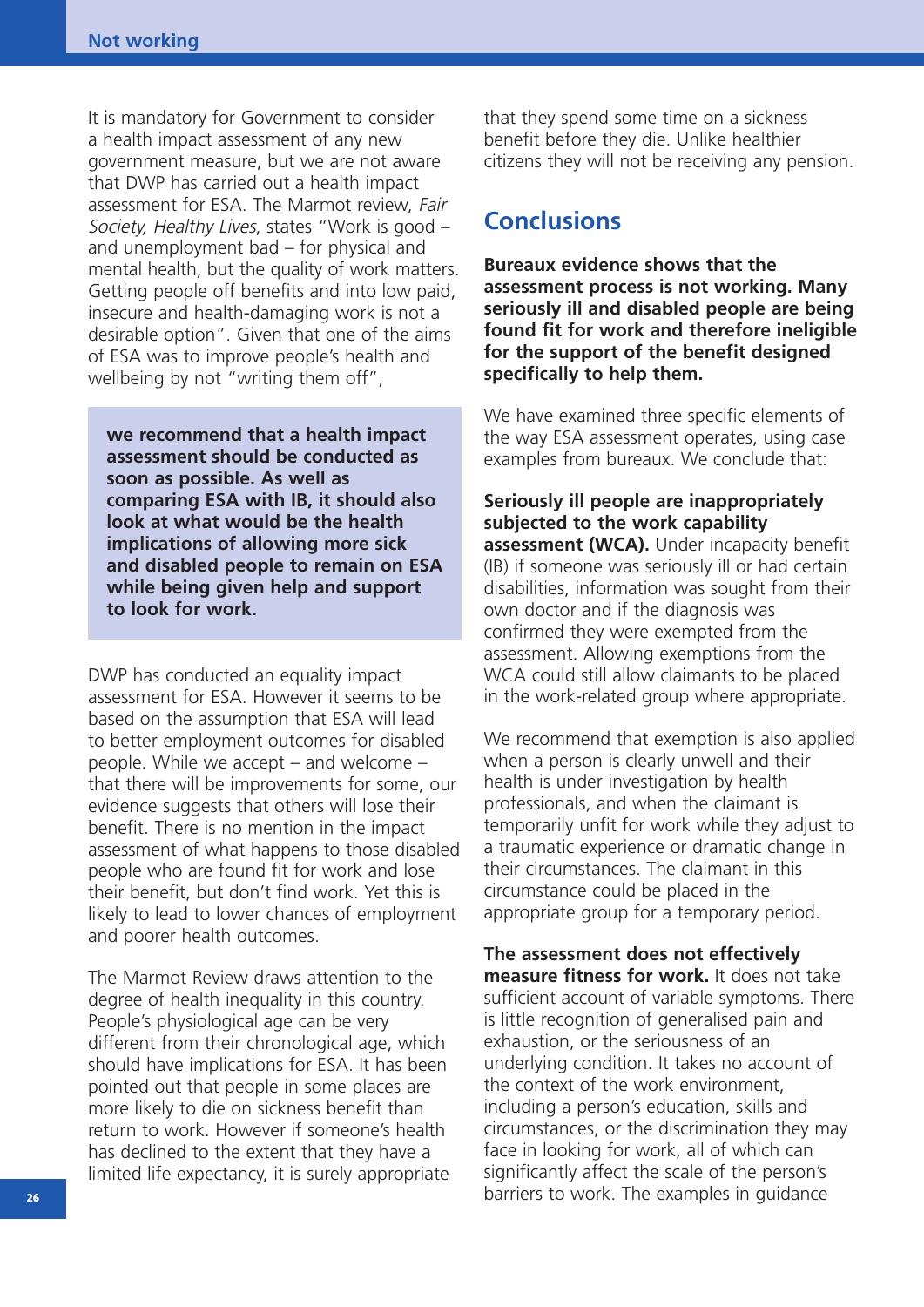for health care professionals (HCPs) – especially for the descriptors covering mental health problems and learning difficulties – suggest a level of disability which does not seem to be envisaged by the descriptor itself, and so will lead to fewer people being awarded benefit than would have been expected.

At present the descriptors are based on expert opinion. Further research is needed into the actual, real-world effect of different disabilities or illnesses on different types of employment, considering the skills and qualifications necessary for that employment. It would be useful for example to try to establish a threshold in particular disabilities/ illnesses, for different types of employment, where, even with the best employers, most people would be unable to continue in that employment. This empirical evidence from the workplace, together with the expert opinion, would allow a robust 'triangulation' approach to the WCA.

#### **Application of the assessment is producing inappropriate outcomes.**

Citizens Advice and other organisations have been concerned for many years about the quality of medical assessments for benefits. We still hear repeated reports of rushed assessments, assumptions being made without exploration, inaccurate recording and poor recognition of mental health problems. Now the descriptors have become much tougher, this issue has been brought into sharper focus.

The quality of the tests could be assessed in line with standard good practice for assessing the validity and reliability of classification methods. As with any classification test, the WCA will have some false positives (scored more than 15 points, but should have scored

15 or fewer) and false negatives (scored 15 points or fewer, but should have scored more than 15). DWP does not appear to have done any evidence-based research to determine the proportion of false positives and false negatives arising in these tests. This could be measured by, for example, having a sample of 'mystery shopper' cases assessed and scored by a team of medical experts and then sent anonymously to be tested by HCPs. **We believe that the reliability of these tests should be independently measured as a matter of urgency.**

These problems create major difficulties for our clients and undermine the Government's aims for ESA. People with serious illnesses and disabilities who could not reasonably be expected to work are being found fit for work. Other people who might, with considerable support, be helped into work, are effectively being "written off" by being found fit for work and therefore ineligible for ESA. Many of these people are too ill to sign on, or are not eligible for any other benefit, and so are left with no money and no help or support to find work. Furthermore, many of those found ineligible for ESA also lose access to an extremely helpful route into sustainable work through the disability element of tax credits.

**The Government's declared aim is to improve people's health and well-being but this report shows that ESA is not currently achieving this aim for some of the people who most need it. People moved off benefit but not into work are effectively moved further from the labour market, and risk poorer health outcomes.** 

**Our recommendations are set out in full at the beginning of this report.**